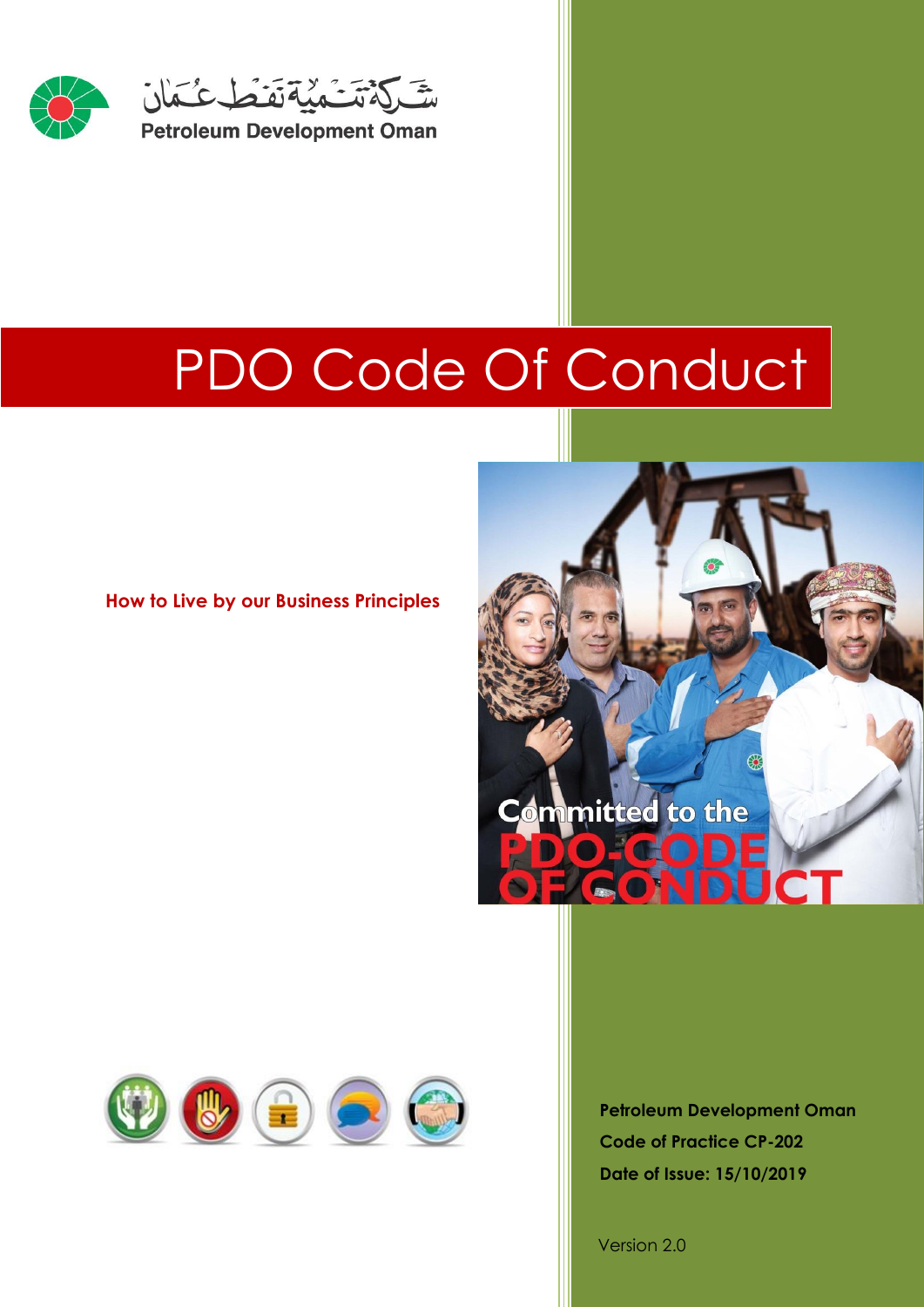### **This is your Code of Conduct and it is relevant to you. Read it. Understand it. Follow it.**

The rules and guidelines contained in this handbook are the boundaries within which every PDO employee must operate every day. The Code does not exempt anyone. Following our core values and Business Principles, it instructs and advises you how to avoid situations that may damage you or PDO. It sets high standards and shows you how to achieve them.

# **WHAT**... is the Code of Conduct?

- Rules.
- Standards.
- Expected behaviours.

**WHO**... is the Code of Conduct for?

- Every employee and contract staff.
- Contractors and consultants who are our agents or working on our behalf must also follow the Code.
- Independent contractors or consultants will be made aware of the Code as it applies to our staff in their dealings with them.

**WHY**... do we need a Code of Conduct?

- To describe the conduct expected of our employees, and
- How they relate to our Business Principles and core values.

### **HOW...**can the Code help you?

Inside you will find practical advice about laws, policies and procedures as well as expectations and guidance. We also provide directions to further information sources to help you use your own good judgment.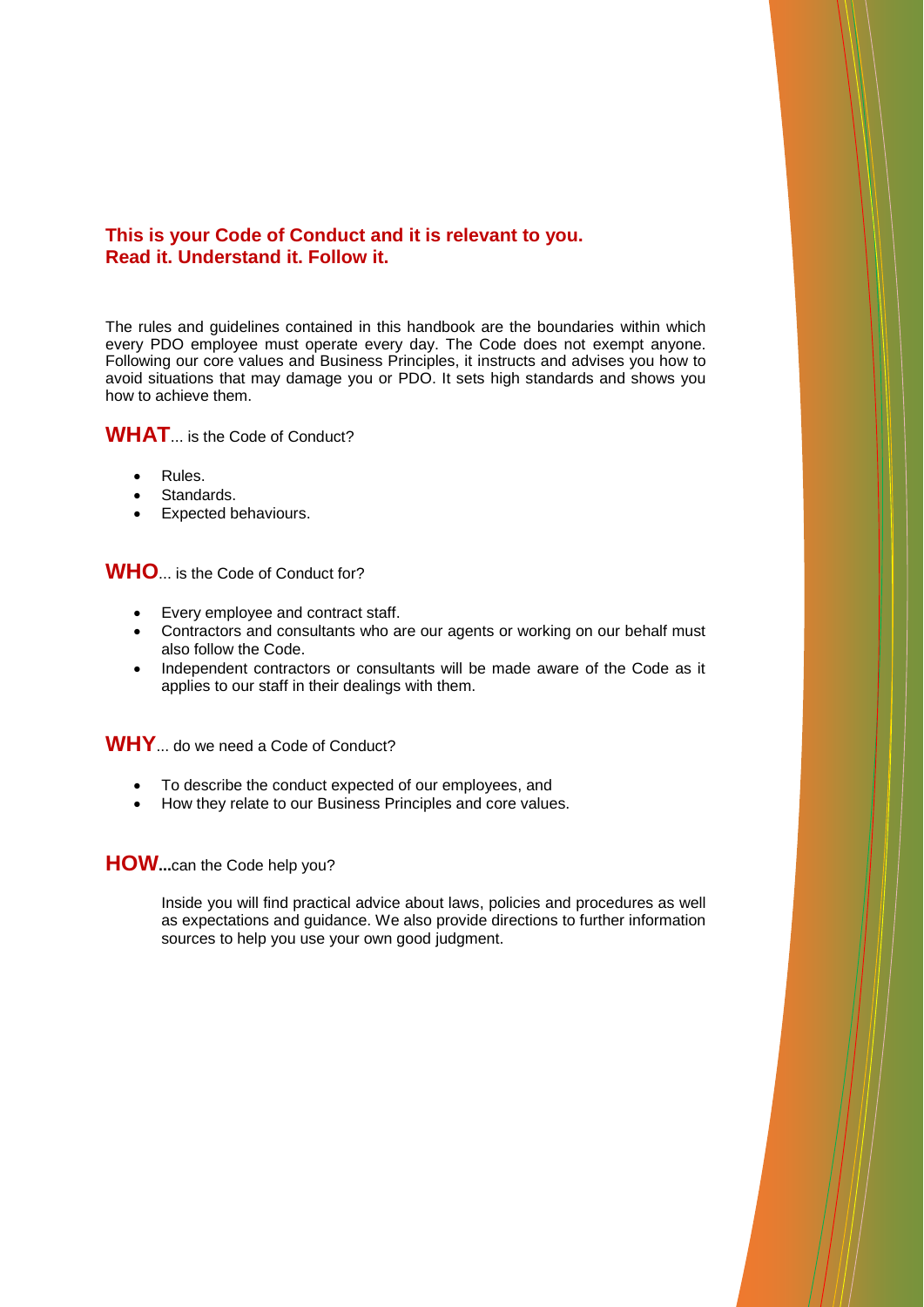# **Code of Conduct**

# *Contents*

| <b>INTRODUCTION</b>                    |   |
|----------------------------------------|---|
| Managing Director's Message            | 3 |
| Explaining the Code of Conduct         |   |
| <b>PDO General Business Principles</b> | 6 |
|                                        |   |

# **PART ONE: PEOPLE AND SAFETY**

| Health, Safety and Environment    | 10 |
|-----------------------------------|----|
| <b>Equal Opportunity</b>          | 11 |
| Harassment                        | 12 |
| Substance Abuse                   | 13 |
| <b>PCD Policies and Practices</b> | 14 |



# **PART TWO: FIGHTING CORRUPT PRACTICES**

| <b>Bribery and Corruption</b> | 17 |
|-------------------------------|----|
| Conflict of Interest          | 18 |
| <b>Gifts and Hospitality</b>  | 19 |
| Money Laundering              | 20 |

### **PART THREE: SAFEGUARDING INFORMATION AND ASSETS** Intellectual Property 22

| m                                     | __ |
|---------------------------------------|----|
| Data Privacy and Protection           | 23 |
| Records Management                    | 24 |
| <b>Protection of Corporate Assets</b> | 25 |
|                                       |    |



# **PART FOUR: COMMUNICATIONS MANAGEMENT**

Business Communications and the E-Mail Code 27 Personal Use of IT and Communications 28 Public Disclosure 29 Financial Reporting 30



| Free and Fair Competition           | 32 |
|-------------------------------------|----|
| <b>Export Control and Sanctions</b> | 33 |
| <b>Import Control and Sanctions</b> | 34 |

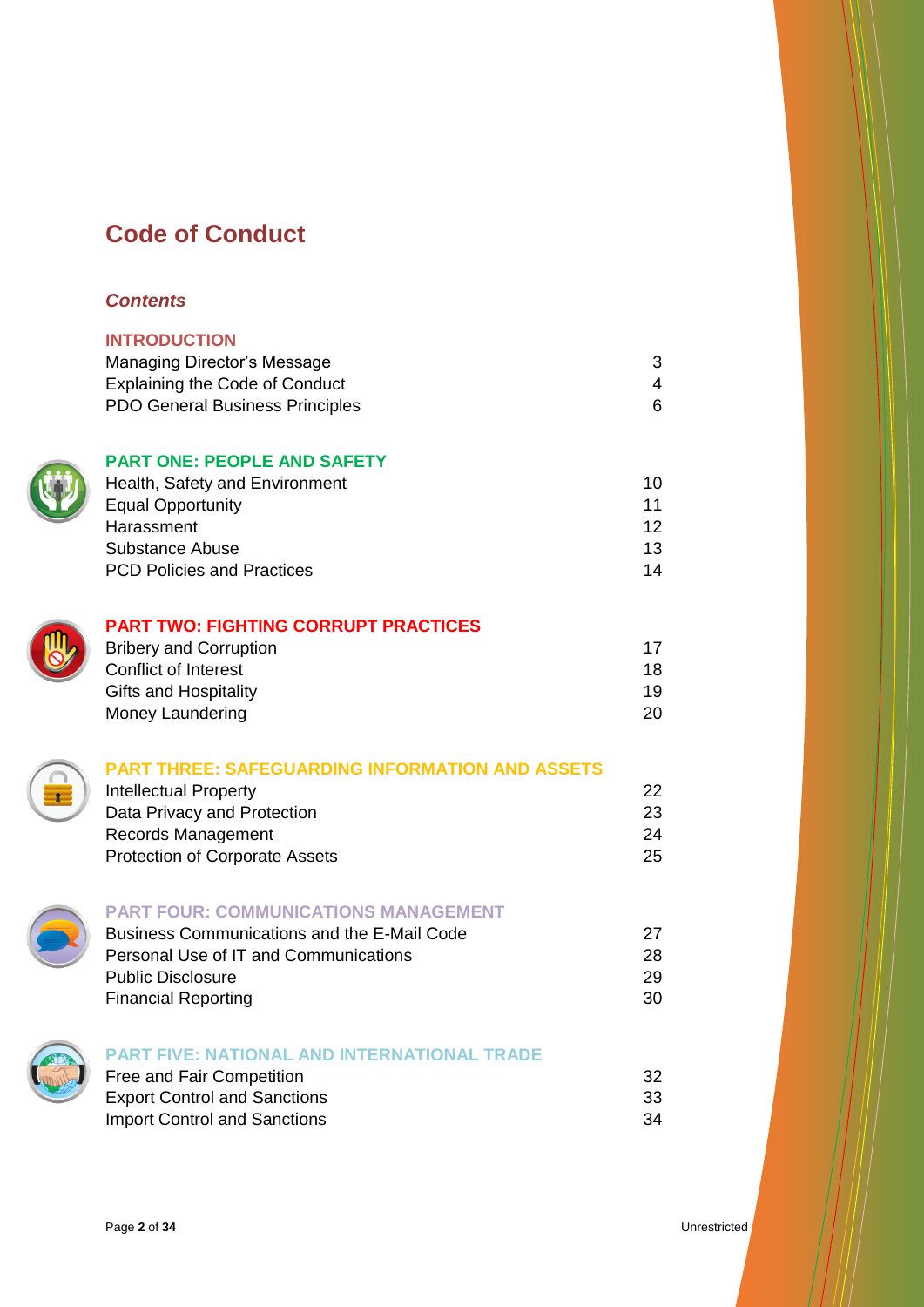# **A MESSAGE FROM OUR MANAGING DIRECTOR**

*A reputation for integrity is a priceless asset. This Code of Conduct is to help us safeguard that asset.*

*Our shared core values of honesty, integrity and respect underpin everything we do and are the foundation of our PDO General Business Principles. PDO is required to conduct its affairs in accordance with those principles.* 

*We are judged by how we act and our reputation will be upheld if each one of us acts in accordance with the law and the ethical standards set out in our Statement of General Business Principles.* 

*I believe it is necessary to provide our people, wherever they may work, with greater detail and more help on the universal standards of behaviour that we expect. This PDO Code of Conduct ("Code") sets out those details and provides that help. It is based on our beliefs and values and applies our principles to everyday business. It is published on the PDO Intranet.*

*My colleagues on the MDC and I attach the utmost importance to the Code in clarifying the standards we expect. Everyone in PDO must follow its requirements, though they will of course apply at different times to different people, depending on their jobs.* 

*We are committed to providing as much help as possible to enable you to follow the Code. Functional advice is available on each section and there are many links to more detailed information when you access those sections on the PDO Intranet, or relevant internet sites.* 

*We want an open culture where people ask if they are unsure what compliance means in particular circumstances. We also want concerns to be raised and if you believe the Code has been broken by anyone in PDO you have a responsibility to report it. The Code explains how you can do this, including details of the "Blow the Whistle" procedure. Retaliation against anyone who speaks up will not be tolerated as long as reports are made with honest intentions without malicious intent.*

*Our reputation and our future success are critically dependent on compliance, not just with the law but with the highest ethical standards. A reputation for integrity is a priceless asset. This Code is to help us safeguard that asset.*

*Raoul Restucci Managing Director*

Page **<sup>3</sup>** of **<sup>34</sup>** Unrestricted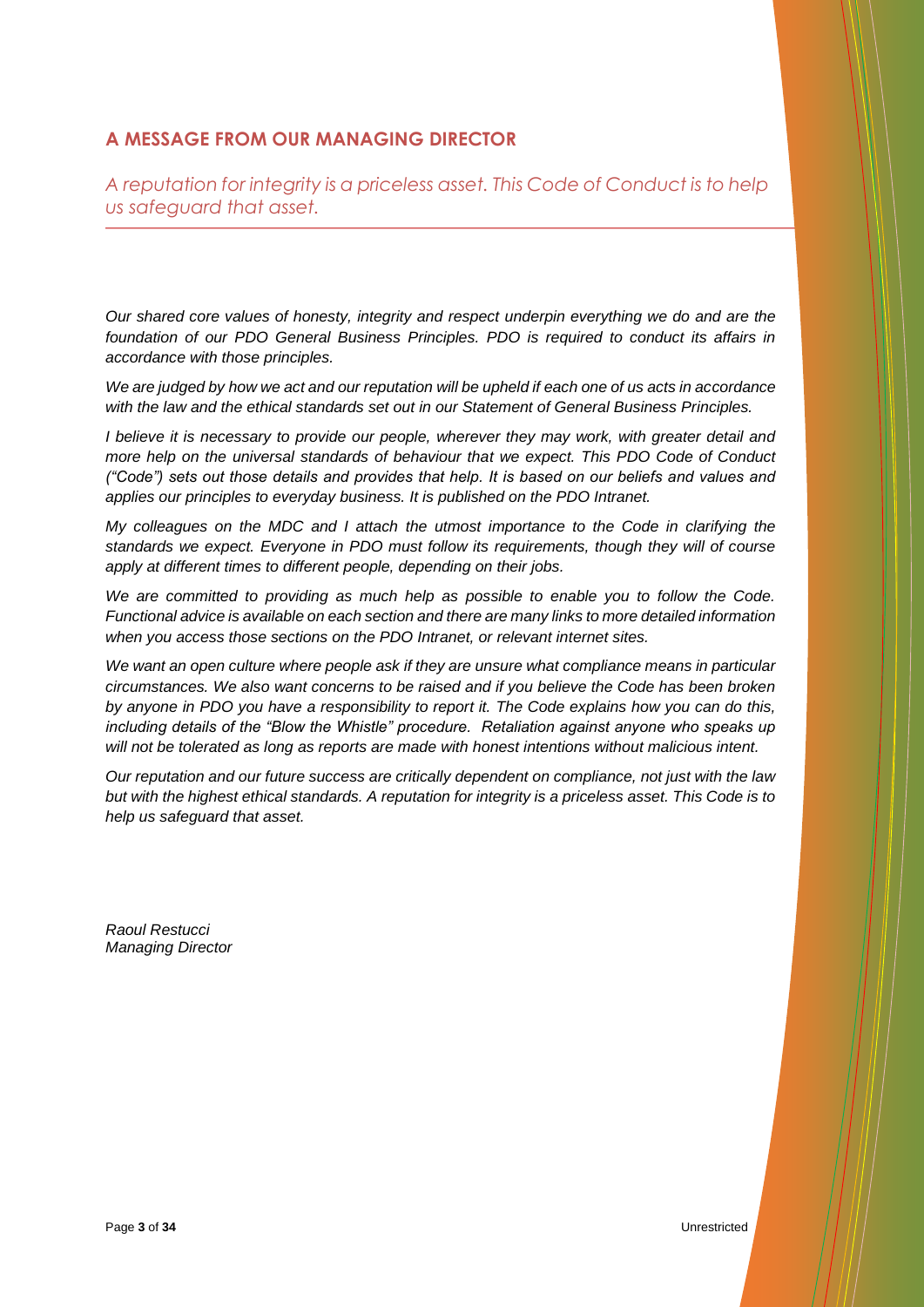# **EXPLAINING THE CODE OF CONDUCT**

#### **Why does PDO need a Code of Conduct?**

The Code provides greater clarity about the standards we expect our employees to follow and the behaviours we expect them to adopt. Not just to make sure we comply with all relevant legislation and regulations, but to make sure that our individual behaviour is in line with the PDO core values – *honesty, integrity and respect.* The behaviour of the company is measured by the behaviour of its employees and those who are perceived to be in business with us. The community and international role-players measure us against our ethics and behaviours, and should be constant to that expected of a multi-cultural organisation such as PDO.

#### **What is the Code of Conduct?**

The Code crystallises the basic rules, standards and behaviours necessary to achieve the core values of the company. It provides requirements and guidance, expressed as clearly, concisely and consistently as possible, within a single, company-wide document for all PDO employees on a number of enterprisewide risk areas.

The Code is a common reference point for anyone who is unclear about what is expected of them in a specific situation; a definitive statement of PDO's response to many different issues and questions; a valuable toolkit that can help you put PDO General Business Principles into practice. The Code does however not replace or negate any other policies or processes in place governing the actions of employees within the organisation. It is a mere guideline in the approach and behaviours expected from employees and PDO's partners.

It is important to understand that the Code is a summary of existing legal and policy requirements, with guidance on how to meet those requirements. The value of the Code is that this material has been brought together into a single document which provides a clear common basis for behaviour, governance and compliance. As such, it is an important component of the PDO Control Framework.

#### **What does the Code of Conduct not cover?**

As a company-wide document, the Code does not provide detailed guidance about compliance with every legal, policy and procedure requirement. As a PDO employee or contract staff, you are responsible to ensure compliance with the laws, policies and procedures which apply to your responsibilities. You are expected to familiarise yourself on a continuous basis with the Code content and best practices surrounding its application.

The Code does not remove the need to exercise good judgement – it just makes it easier for every one of us to do so. We all have a responsibility to PDO and to each other to work with integrity, good judgement and within the law. We trust you to exercise your judgement in deciding whether the Code covers the issues pertaining to your need with sufficient detail to help you make the right decision.

#### **How can the Code help you?**

PDO is operating in an ever-changing world and as such it is impossible to predict all the challenges you will face as a PDO employee. When faced with questions related to business conduct and behaviour, the Code is a place to start the search for guidance, advice and answers. Your line manager is always available to help when making the right judgment is perhaps difficult.

We have included links to help you access further information and advice on where to get help, on the subject areas covered in the Code and what they mean to you personally.

#### **Who must follow the Code?**

Page **<sup>4</sup>** of **<sup>34</sup>** Unrestricted Every PDO employee, whether on contract, permanent, or on secondment, must follow the Code. Contractors or consultants who are our agents, as they are working on our behalf or in our name, through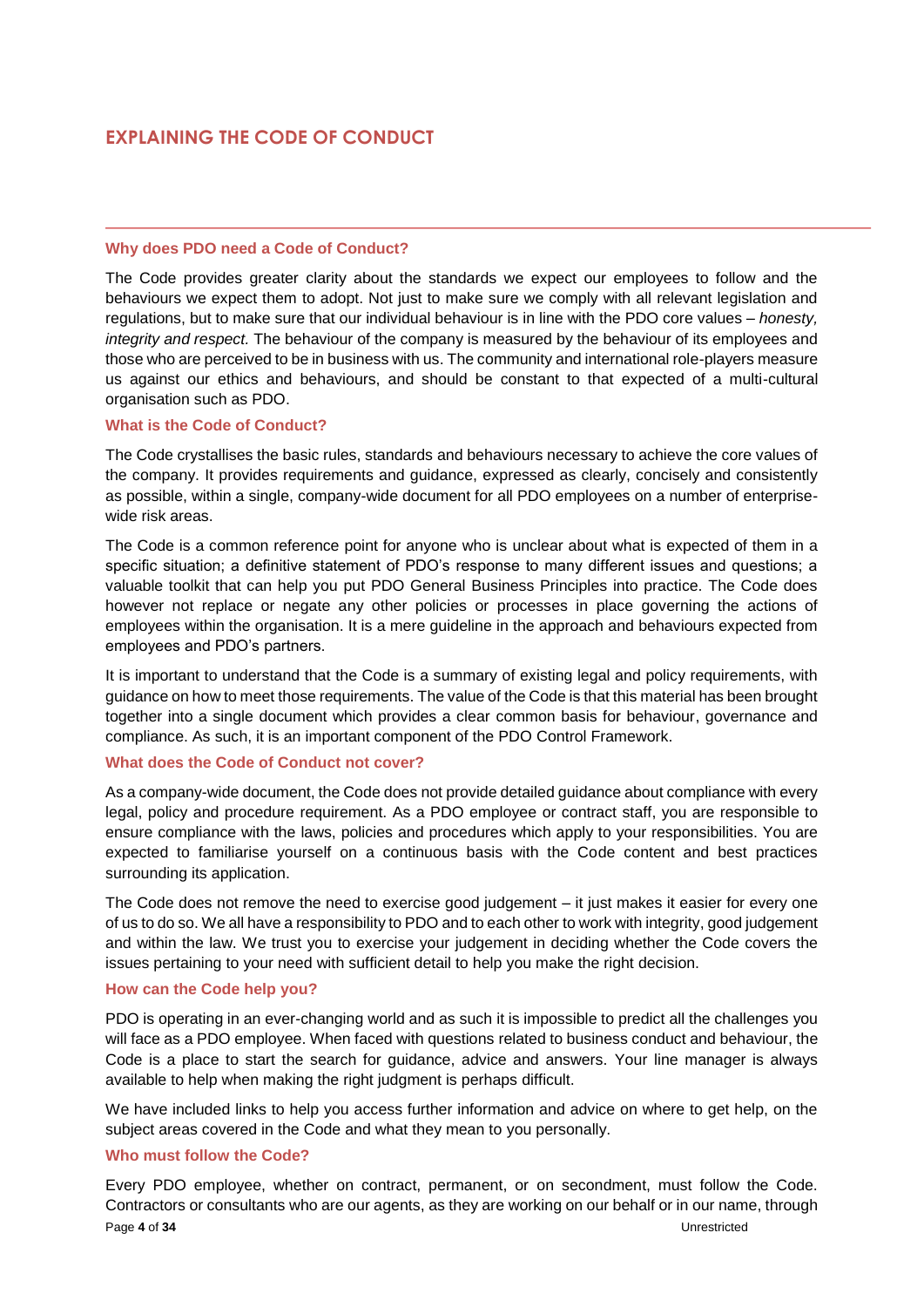# **EXPLAINING THE CODE OF CONDUCT**

### *Continued…*

outsourcing of services, processes or any business activity, will be required to act consistently with the Code when acting on our behalf. Independent contractors or consultants will be made aware of the Code as it applies to our staff in their dealings with them.

#### **How can you report a violation of the Code?**

Throughout the Code you will see situations in which you are expected to raise your concerns with someone who can deal with such situations. You can do this through the normal reporting structures or Human Resources channels.

If you prefer, you can follow the "Blow the Whistle" procedure to report your concerns by means of telephone, facsimile, e-mail or in person. The "Blow the Whistle" procedure is available on the internal web and is widely marketed within PDO. Your concerns will be taken seriously, treated in confidence and will receive the attention appropriate to the reported matter.

Retaliation and intimidation of any kind directed against anyone who reports an issue of concern will not be tolerated. PDO will protect its employees against retaliation and intimidation and in turn, it will expect from its employees who know or suspect that such an act has occurred or is occurring to report it through the "Blow the Whistle" procedure, or directly to the Ethics & Behaviours Officer. Malicious reporting will also not be tolerated and as such anyone who files a report with the intention of spreading false information or to threaten or damage any employee's reputation will be subject to appropriate disciplinary action.

#### **Consequences related to violation of the Code?**

Violation of the provisions of the Code, or of any policies, procedures, laws or regulations governing our operations, may have severe consequences for the individuals concerned and also for PDO. A failure to follow the Code that involves a criminal act could result in prosecution after referral to the appropriate authorities. Employees who violate the Code or any laws or regulations may also be subject to internal disciplinary action, including termination of employment. Losses incurred by PDO as a result of misconduct may be recovered from the employee responsible.

#### **How can you find out more about the Code?**

Reading the Code should give you enough guidance in dealing with most situations and questions relating to business conduct and behaviours you will face in your day-to-day work at PDO. If you want to know more, there are several sources of further information or advice, depending on the subject concerned.

- Online knowledge base better known as Live-Link;
- Your supervisor, manager or any other senior PDO person with whom you feel comfortable to have such a conversation;
- Your HR Business Partner; and
- Other contact persons as indicated in the Code.

**FIND OUT MORE**

For the PDO Blow the Whistle procedure go t[o PR-1572 Blow the Whistle Procedure](http://mus-ws-003/livelink/livelink.exe?func=ll&objAction=download&objId=6940900)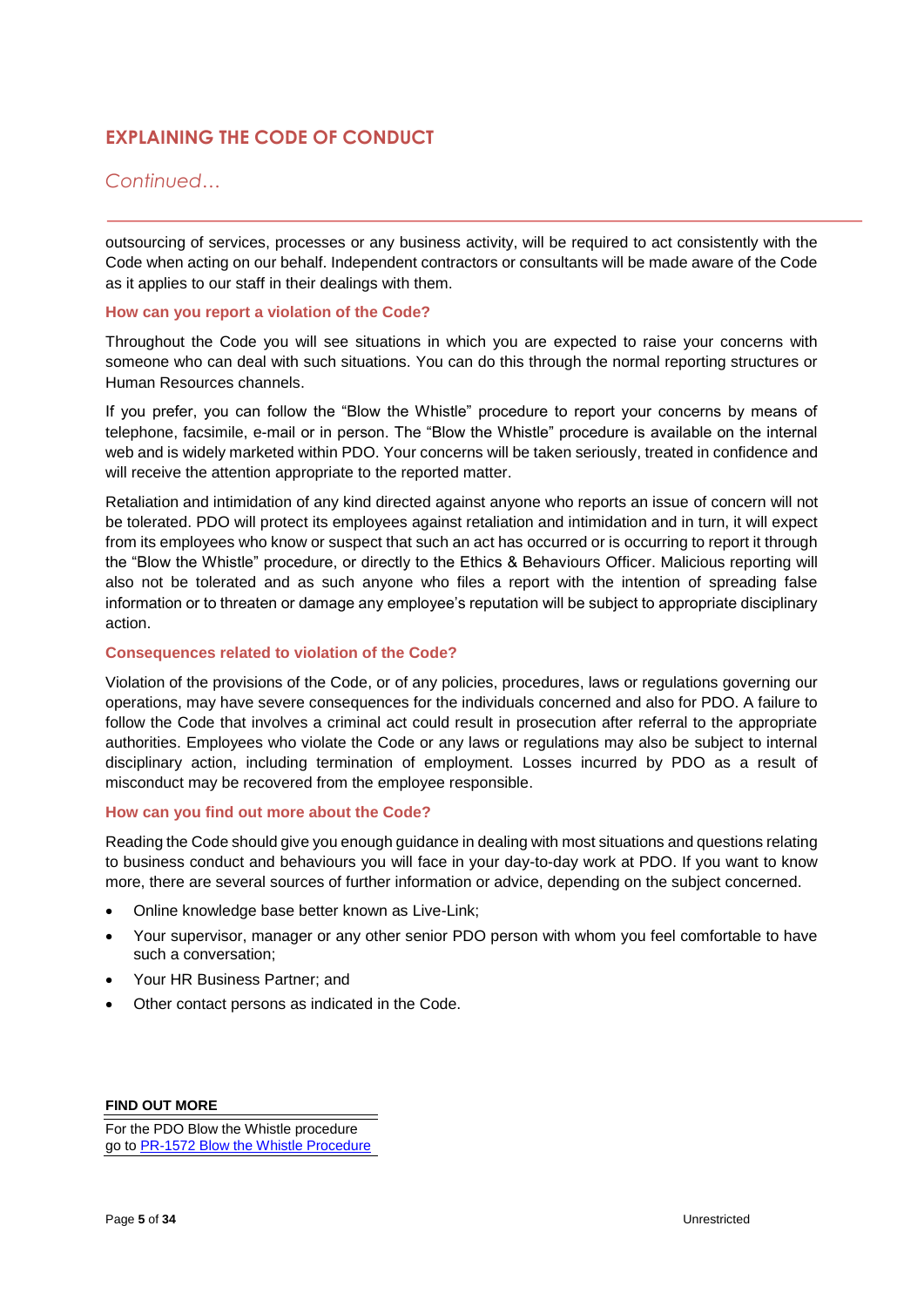# **PDO GENERAL BUSINESS PRINCIPLES**

The objective of Petroleum Development Oman LLC (PDO), also referred as the "Company", is to engage efficiently, responsibly and safely in the exploration, production, development, storage and transportation of hydrocarbons in the Sultanate of Oman. The Company seeks a high standard of performance with the aim to further the long term benefits of its shareholders, its employees and the society of the Sultanate of Oman at large.

#### **1. Responsibilities**

Various inter-related responsibilities of PDO are recognised:-

#### **a) To Shareholders**

To develop and protect the investment and interest of the shareholders in accordance with their objectives and guidelines, and to operate at all times in a cost efficient and profitable manner, bearing in mind that the Company has a clear and important duty of care in its dealings with shareholders' investments and interests. The Company shall keep all shareholders at all reasonable times fully informed about petroleum operations.

#### **b) To Employees**

To provide all employees with safe and healthy conditions of work and adequate and competitive conditions of service. It will respect the rights of all employees as provided for in the Basic Law.

On an equal opportunity basis, to develop in an optimal manner the skills, talents and potential of its employees. The Company will pay particular attention to the recruitment, training and development of Omani employees.

To provide the employees with safe and confidential channels to report any concerns.

#### **c) To those with whom we do business**

To seek mutually beneficial relationships with contractors, vendors and other companies engaged in oil and gas and other business sectors in the Sultanate of Oman and to promote the conduct of business in accordance with these principles.

#### **d) To Society**

Appreciative of the guidance of His Majesty the Sultan, to conduct its business as a good and responsible corporate citizen of the Sultanate of Oman, observing the Laws applicable to its conduct and the principles embedded in the Basic Law, and paying proper regard to health, safety and the environment consistent with its commitment to contribute to sustainable development.

These four areas of responsibility are seen as inseparable. It is the duty of the management of the Company to continuously assess priorities and to discharge the various responsibilities as best it can under the prevailing circumstances on the basis of that assessment.

#### **2. Business Integrity**

PDO insists on honesty, integrity and fairness in all aspects of its business and expects the same in its relationship with its contractors and suppliers. Its contracting-out policy will be on the basis of open and competitive bidding, where possible, with transparent procedures, providing equal opportunities to qualified contractors and suppliers. It will not, directly nor indirectly, offer, solicit, accept or pay bribes, including facilitation payments, in any shape or form, and requires its employees, its contractors and suppliers and their employees, to act likewise.

Employees will exercise the utmost care to avoid putting themselves into a position where they may be called on to repay favours in a manner detrimental to the Company's interests.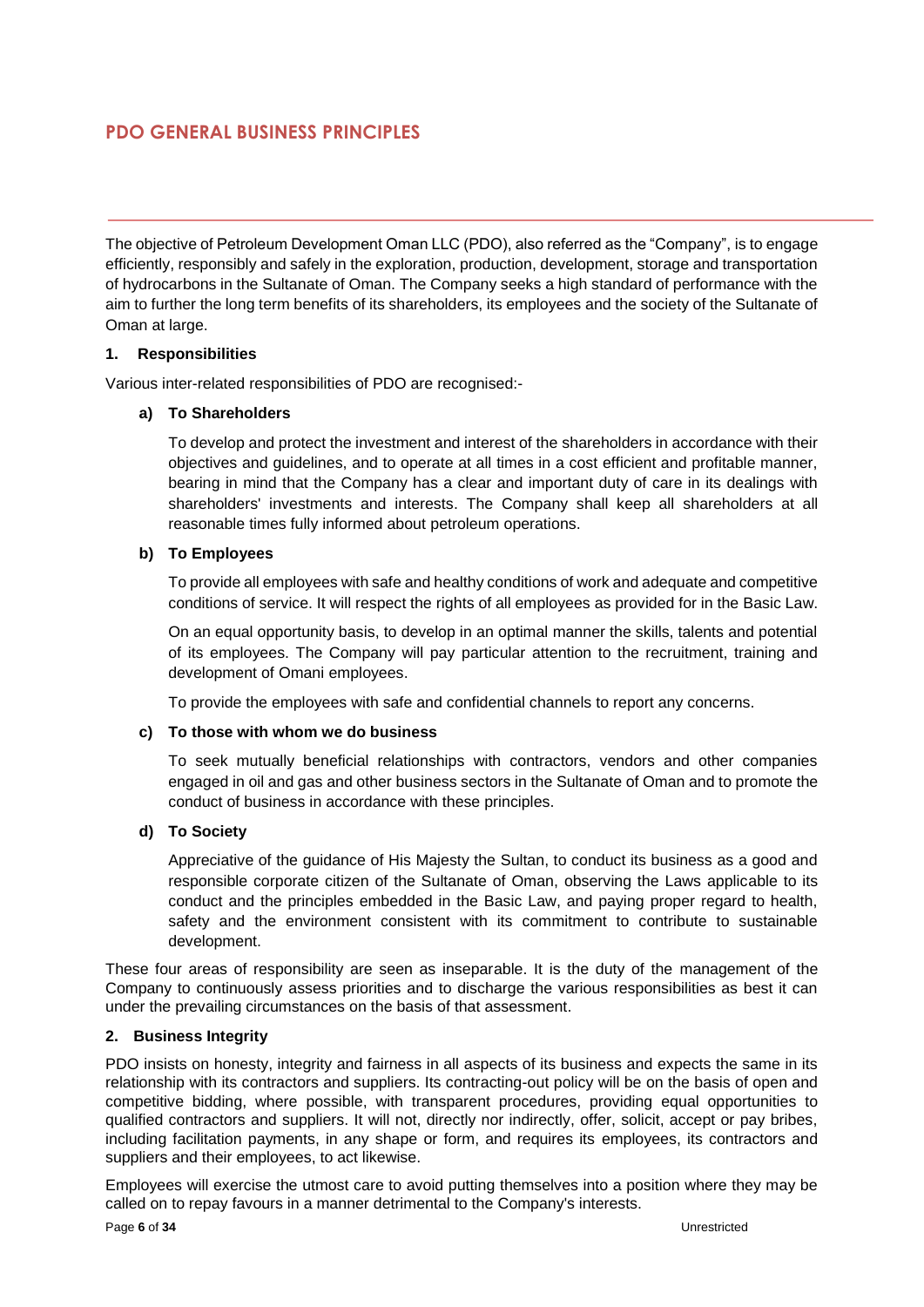# **PDO GENERAL BUSINESS PRINCIPLES**

### *Continued...*

Employees shall not take advantage, for their own or for the profit of others, of their position in the Company or of information gained in the course of their employment. They have a duty to notify the Company of any outside interest which could, either directly or indirectly, present them with a conflict of interest, or which involve them in a commercial relationship with the Company.

All transactions on behalf of the Company must be transparent and appropriately described in the accounts of the Company, in accordance with established and recognised procedures and standards, and be subject to audit. The strictest principles will be applied in maintaining the integrity of the accounting records.

#### **3. The Company and the Community**

#### **a) The Company**

PDO accepts and endeavours always to act through the Laws of the Sultanate of Oman in a socially responsible manner. The Company does not have, and therefore does not state, views on either national or international political matters, and it will abstain from participation in politics and interference in political matters. It will not make payments which are, or could be construed to be, of a political nature either in a national or an international context. PDO has, however, a legitimate right and responsibility to make its views known on matters that affect the interests of the Company, its employees or its shareholders and on matters which affect the general interest, where the Company has a contribution to make which is based on its particular knowledge.

PDO is mindful that the utmost co-operation with the Government of the Sultanate of Oman enables the Company to maximise its ability to contribute to the exploration for and development of the Sultanate's hydrocarbon resources and to pursue its objectives.

#### **b) The Community**

PDO considers that the most important contribution it can make to the social and material progress of the Sultanate of Oman is in performing its primary activities as efficiently and effectively as possible. It will thereby endeavour to promote the economy of the Sultanate of Oman by engaging local enterprise in the course of its business, where appropriate and feasible. In addition, the Company recognises its responsibility to take a constructive interest in societal matters, which may not be strictly related to its business. The Company must not and cannot pre-empt the activities of the Government of the Sultanate of Oman in providing and maintaining social infrastructure, facilities and services. However, in consultation with the Board of Directors and the Government, PDO will make use of opportunities which arise through community, educational or donation programmes and appropriate societal development projects within the area of its operations, to enhance the well-being of the citizens of the Sultanate at large.

#### **4. Health, Safety and the Environment**

PDO will endeavour to conduct its business in such a way as to protect the health and safety of its employees, its contracting staff and other persons affected by its activities, as well as to protect the environment, minimise pollution and seek improvement in the efficient use of natural resources. In full compliance with the Laws of the Sultanate of Oman, it will pursue a policy of systematic and continuous improvement in the measures taken to protect the health, safety and environment of those who may be affected by its activities and it will apply more stringent standards and procedures where the Company considers it appropriate to do so. It expects, and where appropriate will encourage its contractors to adopt the same objectives in the conduct of their business.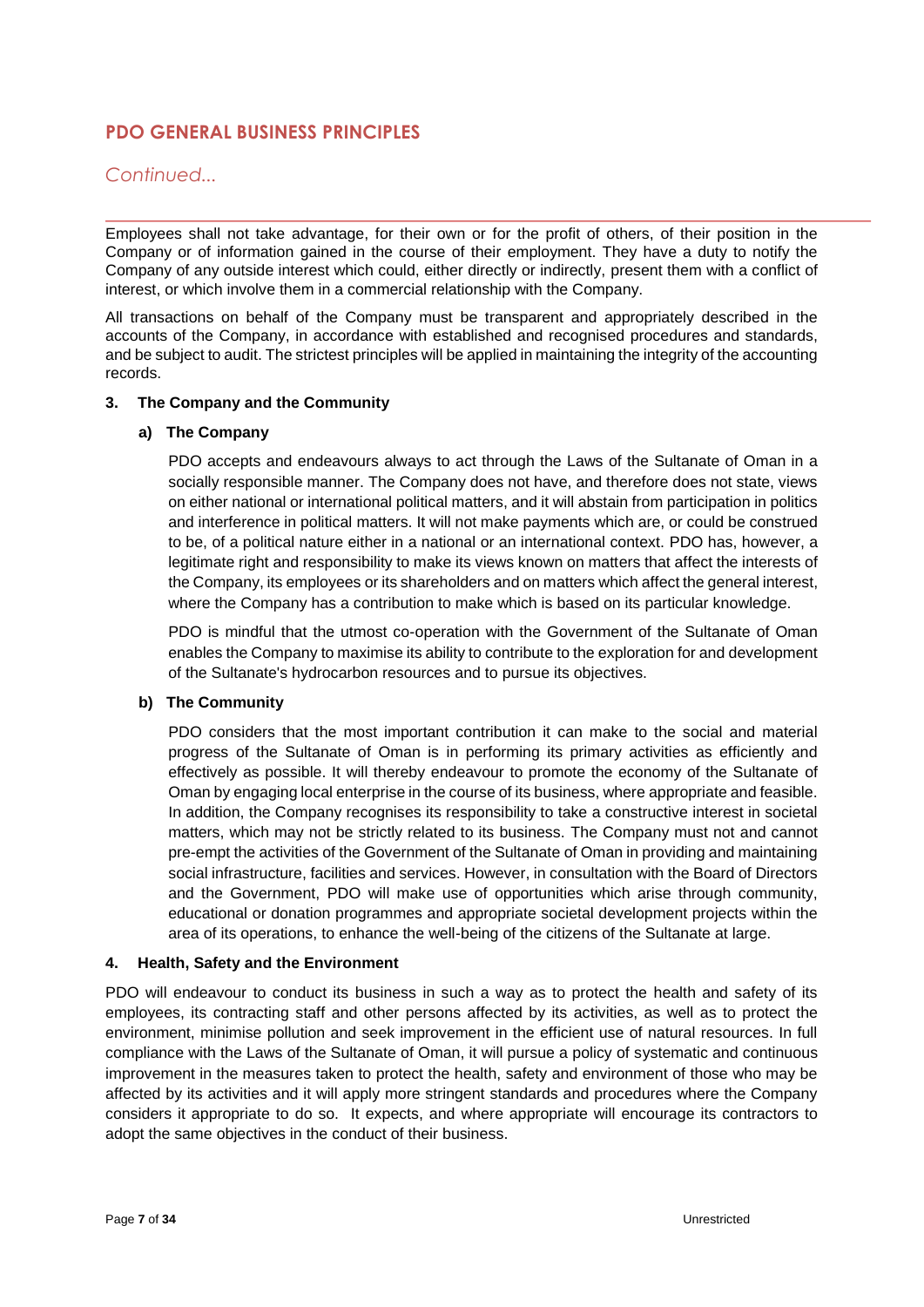# **PDO GENERAL BUSINESS PRINCIPLES**

*Continued...*

The Company has established a health, safety and environmental protection policy and is guided in the conduct of its business by the principle that Health, Safety and the Environment forms an integral part of, and are as important as, all other primary business objectives.

#### **5. Communication**

The importance of PDO's activities for the Sultanate of Oman as a whole and for individuals, both employees and others, and the subsequent need for open communications is fully recognised. The Company therefore endeavours to disclose as much information as possible about its activities to legitimately interested parties, subject to any over-riding consideration of confidentiality proper to the protection of the Company's interest and the interests of third parties.

#### **6. Living by our Principles**

The Business Principles apply to all transactions of the Company, large or small. They apply equally to corporate decision making and individual conduct expected of employees in conducting the business of the Company.

The Company is judged by its actions. Its reputation will be upheld if it acts in accordance with Omani Law and the Business Principles. The Company also encourages its business partners to live by them.

The Company encourages employees to demonstrate leadership, accountability and teamwork, and through these behaviours, to contribute to the overall success of the Company. It is the responsibility of PDO Management to lead by example, to ensure that all employees are aware of these principles, and behave in accordance with the spirit as well as with the letter of this statement. It is also the responsibility of management to provide the employees with safe and confidential channels to raise concerns and report instances of non-compliance. In turn, it is the responsibility of the employees to report suspected breaches of the Business Principles to the Company. The Business Principles have for many years been fundamental to how PDO conducts its business. It is crucial that we all adhere to these principles, and by so doing, uphold the high reputation of our Company for fairness, professionalism, integrity and transparency.

**FIND OUT MORE**

For the PDO General Business Principles go to GU-529 - Statement of General Business Principles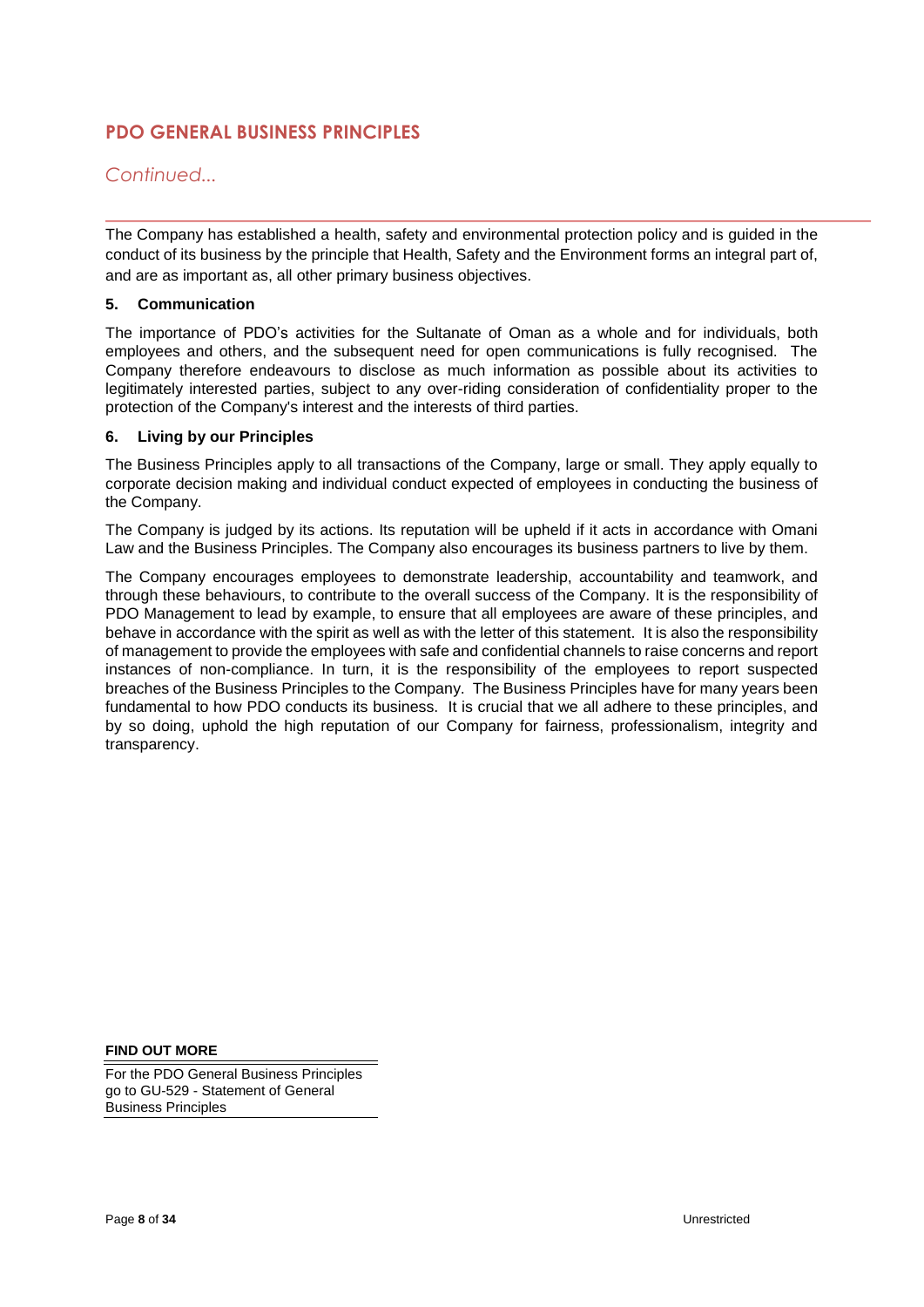# **PART ONE PEOPLE AND SAFETY**



PDO aims to play an industry-leading role in promoting best partices in Health, Safety and the Environment, inclusiveness and respect for people.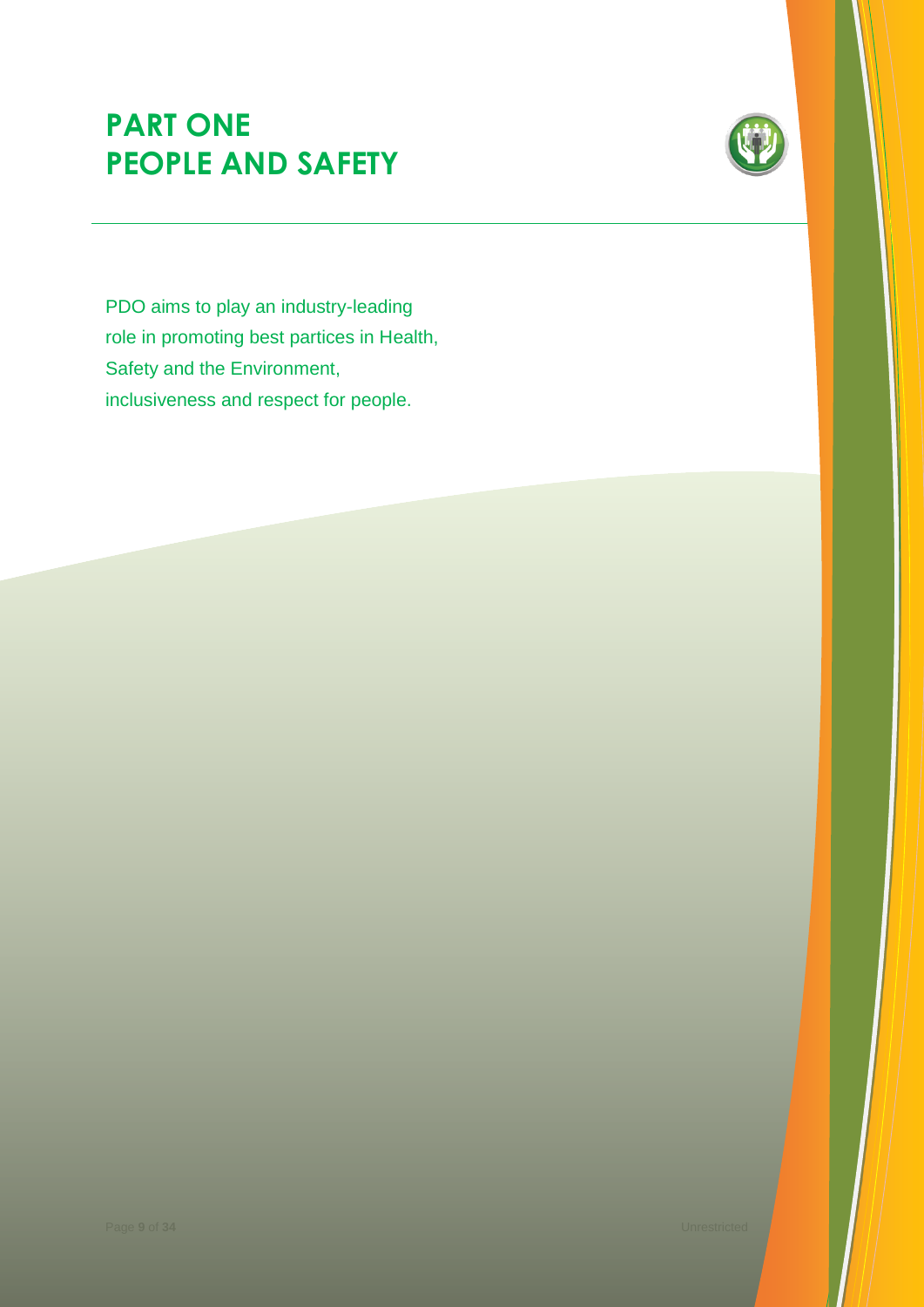# PEOPLE AND SAFETY **HEALTH, SAFETY AND THE ENVIRONMENT**

# *PDO aims to play an industry-leading role in promoting best practice in health, safety and environmental performance.*

PDO aims to play an industry-leading role in promoting best practice in Health, Safety and the Environment (HSE) and has adopted a systemic approach to HSE management to achieve continuous improvement in its HSE performance and Goal Zero targets.

#### **HSE management**

PDO's overriding goal is to operate in environmentally and socially responsible ways whereby it aims to achieve the following:

- Protect the health and safety of PDO and contractor employees and all those affected by our operations;
- Pursue the goal of "no harm to people and environment";
- Respect and engage our neighbours and contribute to communities where we operate;
- Achieve optimal use of natural resources;
- Promote a culture in which all employees share HSE commitment at work and home;
- Empower all employees to start work only when conditions are safe, and to stop work when such conditions are unsafe;
- Individually and collectively comply to HSE Management System requirements; and
- Play a leading role in promoting best HSE practice within the Sultanate of Oman's Oil and Gas industry.

PDO owned and operated facilities must operate with the required permits, approvals and controls that are designed to protect health, safety and the environment and must comply with the laws of the Sultanate of Oman, PDO internal standards, and relevant international standards and best practices. PDO contractors, sub-contractors, suppliers and business partners are required to manage HSE in line with this policy and the HSE Management System.

PDO provides on-going training to ensure that its commitment to excellence in HSE management is reflected throughout the Company. Health, safety and environmental performance are key factors in evaluating and rewarding employees and in selecting contractors, sub-contractors and suppliers.

### **Your Responsibility:**

- Understand and follow the PDO Golden Rules (Comply, Intervene & Respect) and 12 Life Saving Rules; and
- Understand and follow the HSE commitments, policies and procedures as they are applicable to your activities in PDO.



For more information about HSE standards, tools and resources please go to PDO's Corporate HSE Department or their website



Page **<sup>10</sup>** of **<sup>34</sup>** Unrestricted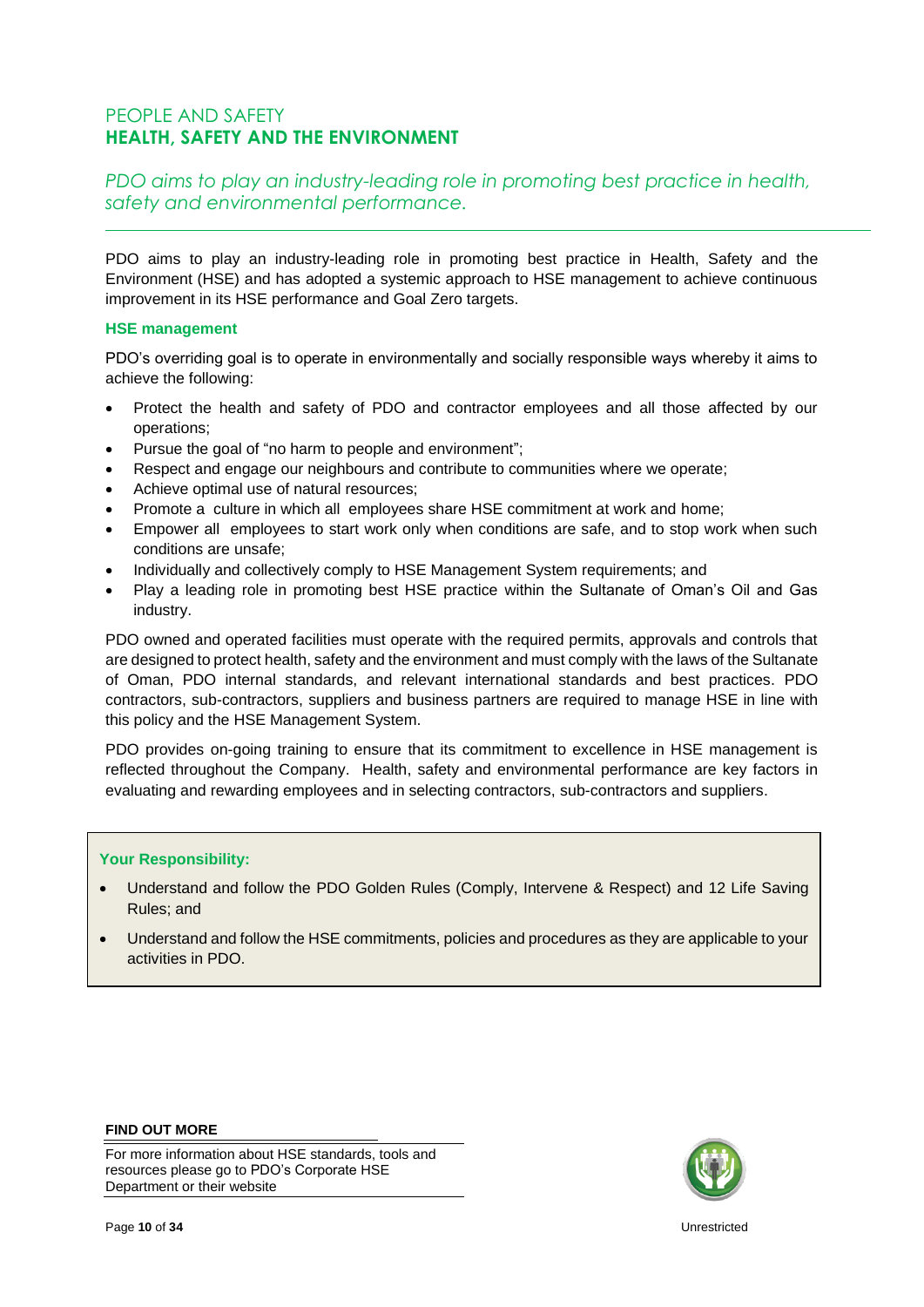# PEOPLE AND SAFETY **EQUAL OPPORTUNITY**

# *Our responsibility is to create an inclusive work environment where every employee has an equal opportunity to develop his or her skills and talents.*

PDO responsibility is to create an inclusive work environment where every employee has an equal opportunity to develop his or her skills and talents. PDO will not tolerate unlawful employment discrimination of any kind and will provide equal opportunity to all job applicants and employees through clearly defined and consistently applied employment performance standards and management systems.

#### **Compliance with policies and laws**

PDO is committed to creating and complying with lawful human resources policies and practices in all aspects of employment, including recruitment, evaluation, promotion, training, discipline, development, compensation and termination.

PDO will comply with the applicable laws and regulations of Oman, including meeting any commitments that PDO makes to the Government on its Omanisation policies. Within the limits of the law, PDO will ensure that its employment-related decisions are based on relevant qualifications, merit, performance and other job-related factors.

#### **Your responsibility:**

- Demonstrate respect and fairness in your interactions with employees and external parties consistent with PDO core values and the PDO General Business Principles;
- Ensure your own employment-related decisions, including recruitment, evaluation, promotion, training, discipline, development, compensation and termination of employment are determined by merit, business or legal considerations alone;
- Understand related local legislation and employee cultures that may have an impact on workplace decisions;
- Do not tolerate unlawful discrimination of any kind;
- Contact your local HR Business Partner or the People and Change Directorate (PCD) if you have questions about the potential relevance of labour laws; and
- Report equal opportunity concerns through the available confidential channels.

#### **FIND OUT MORE**

Contact your local HR Business Partner or advisor

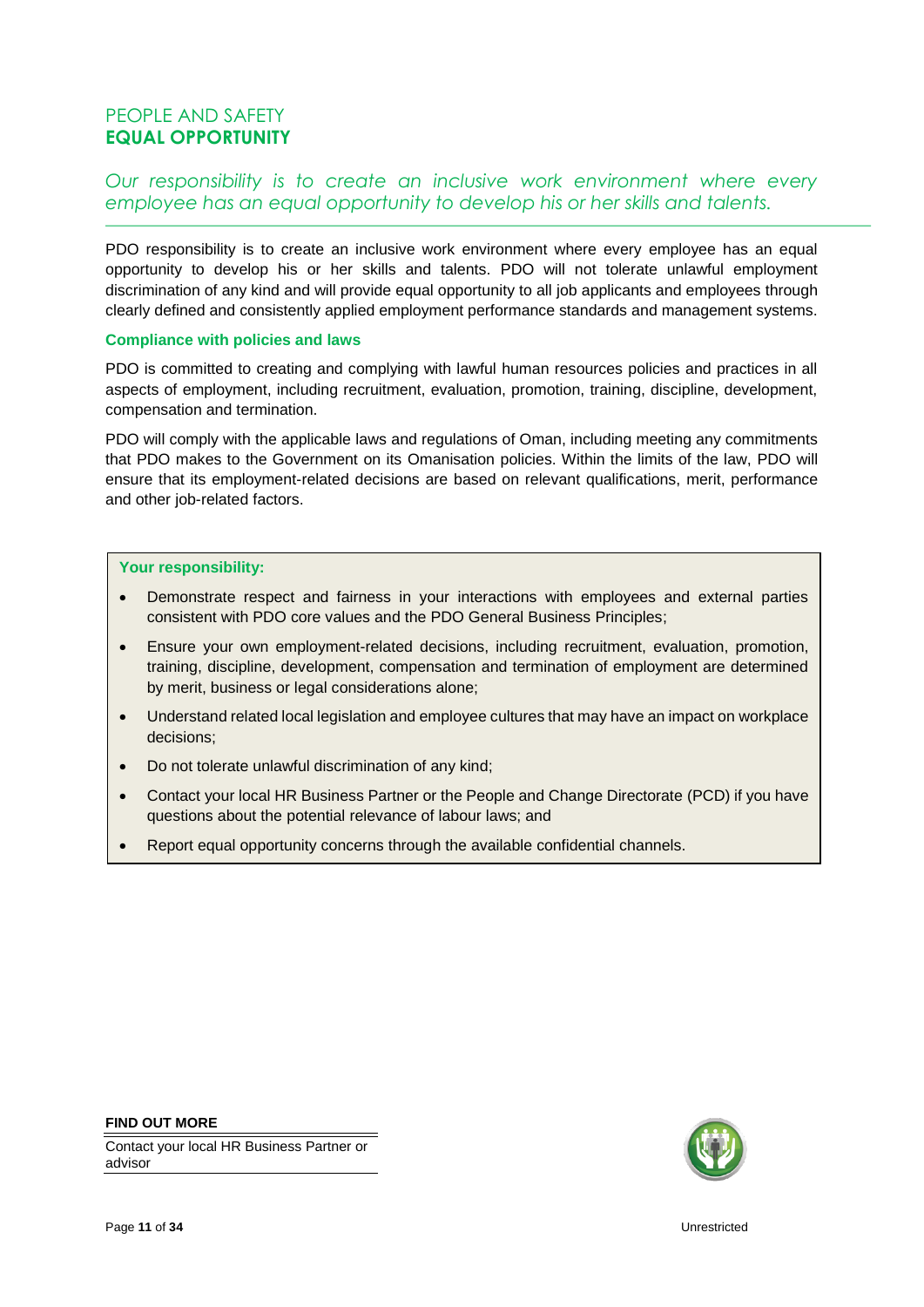# PEOPLE AND SAFETY **HARASSMENT**

# *PDO will not tolerate harassment in the workplace.*

PDO will not tolerate harassment in the workplace; that is any action, conduct or behaviour towards a person, which is unwelcomed, humiliating, intimidating or hostile. Employees must be aware of cultural diversity in PDO and as such respect the cultural beliefs and behaviours of each individual, avoiding actions that are, or could be, viewed as harassment under such cultures.

If the employee feels he or she has been harassed, there are a number of ways to raise the issue both informally and formally. The employee may seek advice on the reporting process from their line manager, relevant HR Business Partner, D&I First Line Support or PDO's D&I Officer. Further details on the process for reporting instances of harassment are provided in the Anti-Harassment and Anti-Discrimination section of the Employee Policy Manual.

#### **Your responsibility:**

- Treat all employees, contract staff, suppliers, customers and visitors with respect and avoid situations that may be perceived as inappropriate;
- Do not make inappropriate jokes or comments or distribute or display offensive material;
- Do not spread malicious rumours or use voicemail, email or other electronic media to transmit derogatory, harassing or abusive information;
- Be sensitive to cultural differences and be prepared to adapt your behaviour accordingly when travelling or working with persons of a different culture;
- Speak up and tell a person if you are upset by his or her actions or behaviour, explain why and ask them to stop;
- Speak to your line manager or HR Business Partner if the harassment continues;
- Use an informal approach to resolve the issue where appropriate before raising a formal grievance; and
- Use a formal grievance procedure as detailed in the Employee Policy Manual, if the matter is serious or the informal approach is not successful.

#### **FIND OUT MORE**

Contact your relevant HR Business Partner or access the PDO Employee Policy Manual Section 2.8 - Anti-Harassment and Anti-Discrimination

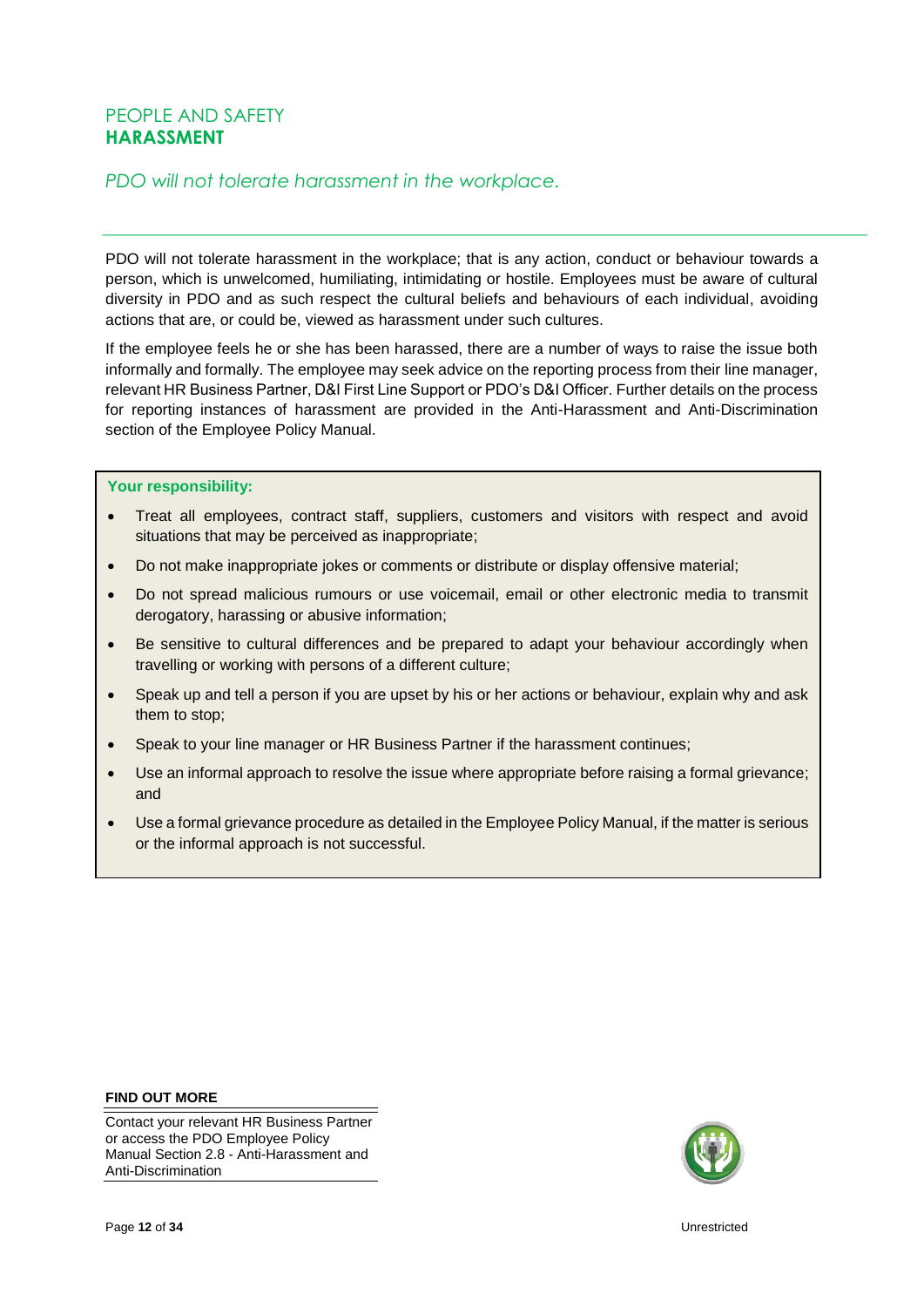# PEOPLE AND SAFETY **SUBSTANCE ABUSE**

# *PDO strives to ensure that the workplace is free from substance abuse.*

PDO is committed to ensure that the workplace is free from substance abuse such as the use of illegal drugs or alcohol and/or the misuse of legal drugs or other substances. It should be stressed that, in the Sultanate of Oman and in PDO as an organisation, the consumption of alcohol is allowed only under strict rules and regulations.

#### **Standards of behaviour**

The following standards of behaviour are required of all employees:

- Employees are prohibited from being at work or on PDO business while their actions are impaired by the incorrect or abusive use of prescription drugs, alcohol or with illegal drugs in their systems; and
- The possession, distribution, sale or use of illegal drugs or alcohol and the misuse of legal drugs or other substances on PDO business premises is prohibited.

Without prejudice to the above standards, if an employee volunteers a dependency on drugs or alcohol he/she will be treated in the same way as an employee with any other illness. Equally, the employee is expected to be conscientious in seeking help and following rehabilitation treatment. Failure to comply with the rehabilitation programme may be regarded as serious misconduct.

A search may be conducted where there is good reason to believe that drugs or alcohol have been brought to the workplace or are in an individual's possession within PDO business premises. In situations which give cause for concern either in the workplace or after accidents or near misses, PDO will at its discretion require an employee to undergo a medical examination, including a blood test for alcohol. However, alcohol and drug testing can also be conducted on a random basis.

#### **Your responsibility:**

- Comply with the standards of behaviour described above;
- Advise your line manager, your HR Business Partner or both of any drugs or alcohol dependency condition and of any current medical treatment you are receiving for dependency;
- Advise the Medical Department, Occupational Health Department or your line manager if you are in a safety sensitive job or location and you are taking prescribed medication;
- Comply with a rehabilitation programme; and
- Do not ignore a case of substance abuse if you witness one.

#### **FIND OUT MORE**

Contact your local HR Business Partner or access th[e PDO Employee Policy Manual](http://sww.pdo.shell.om/sites/hd/HRR/EPM/Lists/ALCOHOL%20AND%20DRUGS%20POLICY/AllItems.aspx)  Section 2.6 - [Alcohol and Drugs policy](http://sww.pdo.shell.om/sites/hd/HRR/EPM/Lists/ALCOHOL%20AND%20DRUGS%20POLICY/AllItems.aspx)

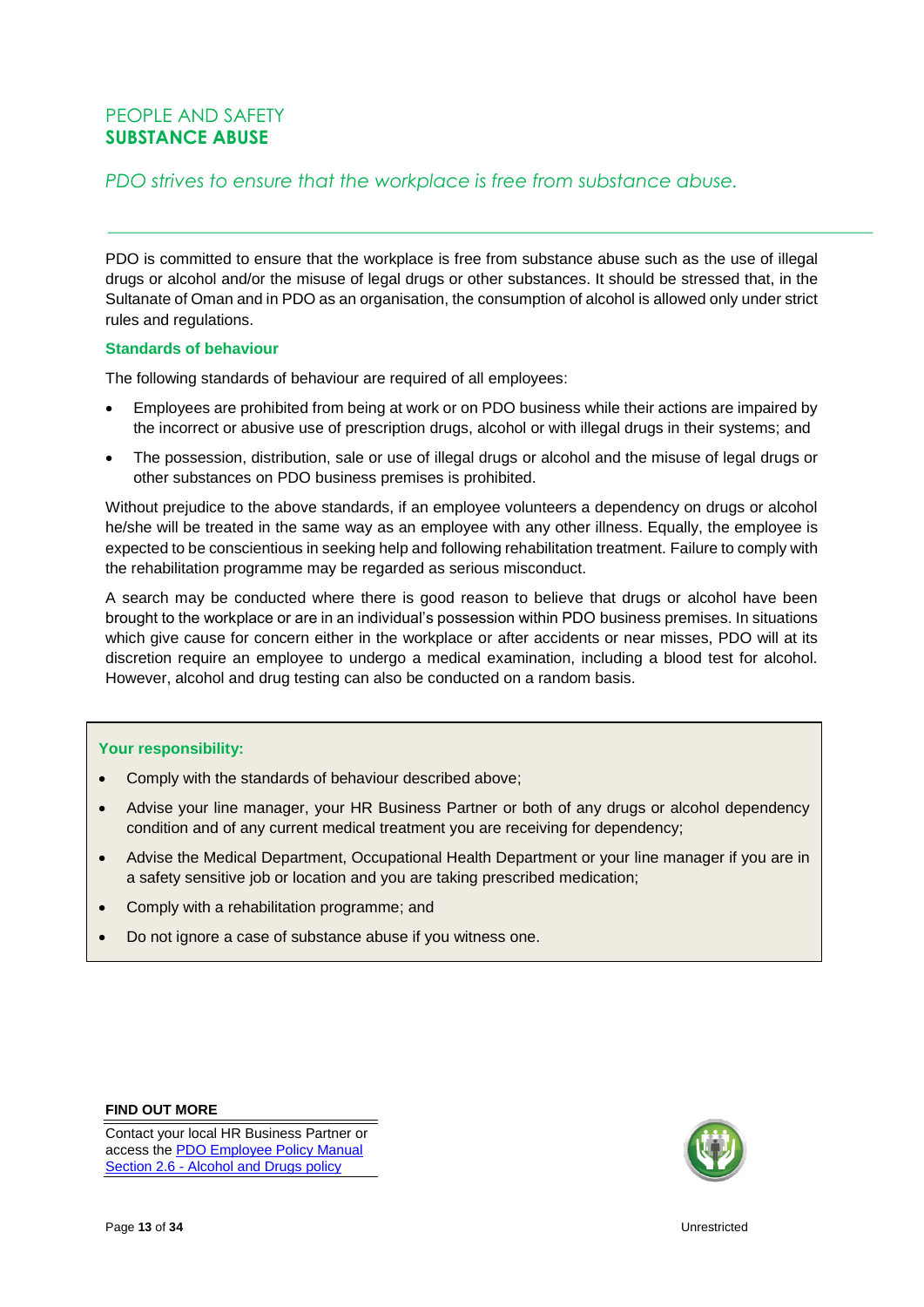# PEOPLE AND SAFETY **PCD Policies and Practices**

# *Balancing 'rights and responsibilities'.*

PDO's responsibility is to provide a working environment that is compliant with Oman Labour Law and within which employees have access to policies, guidance and support that enables them to fulfil their contractual obligations. In doing so the Company aims to create a fair and equitable balance between "rights and responsibilities".

#### **Remuneration**

PDO is committed to remunerating its staff in line with its agreed remuneration strategy underpinned by any minimum requirements established in the Oman Labour Law. The Company works to ensure that staff receive accurate payments, a detailed and clear payslip and to process all aspects of remuneration in a timely fashion.

Employees also have a reciprocal duty of care to review payslips and any other payment notification. In view thereof employees are to act with integrity and honesty in bringing to the attention of the Company in a timely fashion the receipt of any payments to which they may not be entitled, for instance receipt of interior allowances whilst coastal based, overpayments/underpayments or other incorrect payments.

#### **Performance Management**

PDO's Performance Management process is designed to support the development of a high performing culture. It facilitates a communication between supervisors and employees comprising of objective setting, mid-year and end of year performance reviews and an assessment of both corporate/leadership behaviours and task delivery.

The Company is committed to ensuring that supervisors and employees are aware of the process, the delivery deadlines and have the skills and competence required to successfully deliver the process. Employees and supervisors are equally obliged to fulfil what is required of them in relation to the Performance Management process and to seek guidance where necessary. This extends to the timely completion of each phase of the Performance Contract and to ensuring the required levels of integrity and professionalism in its delivery.

#### **Attendance**

The Company are committed to the establishment and clear communication of policies covering "time and attendance", incorporating the definition of working hours, leave, sickness and related processes and payment entitlements. It is every employee's responsibility to attend work in accordance with the terms and conditions as set out in their Employment Contracts and associated policies and every supervisor's responsibility to be familiar with the status and whereabouts of their staff.

Employees are expected to attend work / shifts on time and where relevant within the boundaries of the core hours established for coastal based employees and to notify the relevant parties where this is not possible.

The Company has provided an on-line leave request and approval process to ensure that leave is taken in accordance with Policy entitlements, is appropriately requested and approved in accordance with the prevailing governance requirements. It is expected that employees use this system to book annual leave.

The Company also recognizes that from time to time employees will not be able to attend work due to short or longer term sickness. The Company has established processes that require employees to provide timely notification to their line managers of such absences and which require the employee to either "self certify" short term illness or to provide medical certification for longer absences.

The Company expects that employees familiarize themselves with, and follow, the above reporting and authorization processes.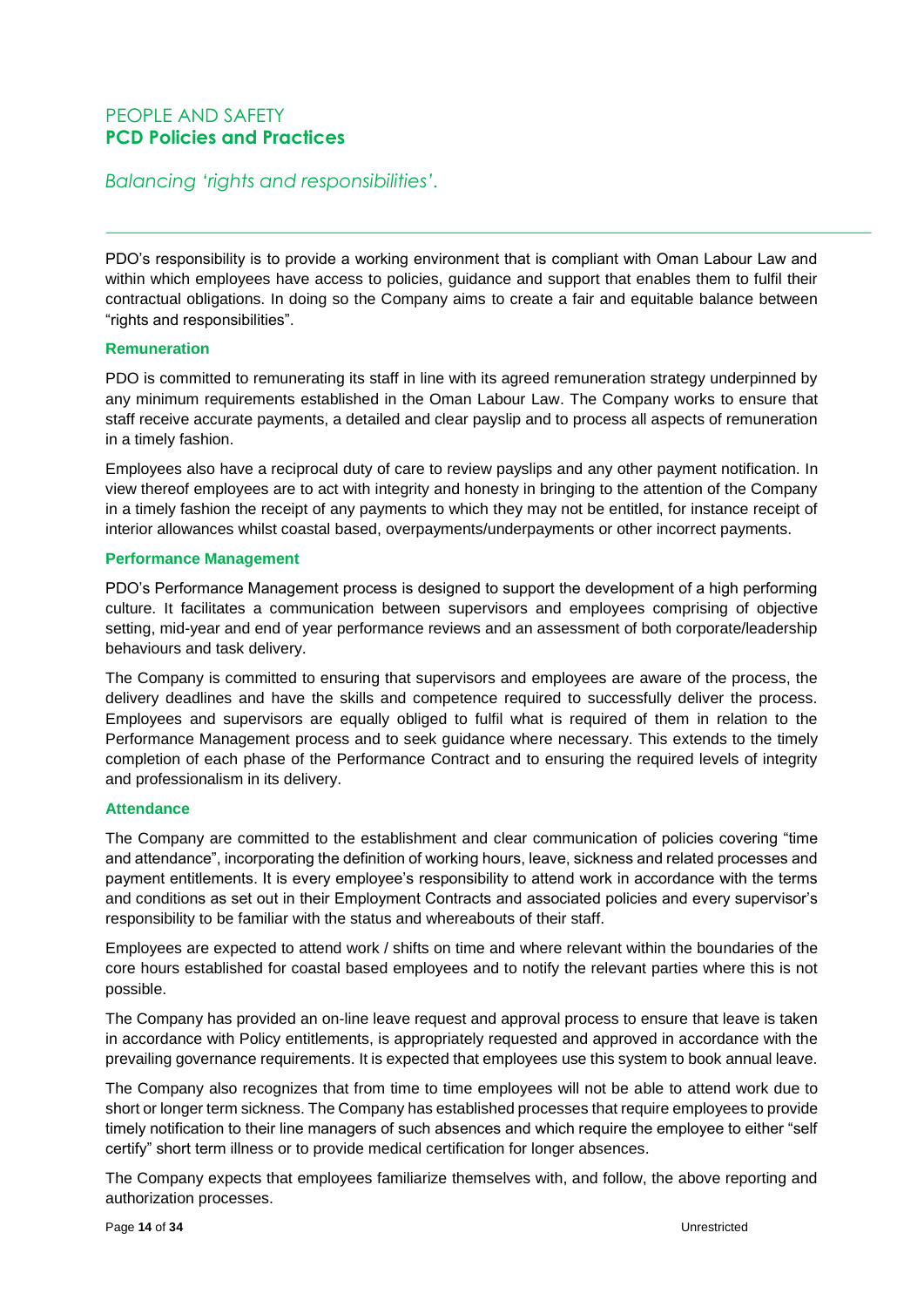# PEOPLE AND SAFETY **PCD Policies and Practices**

*Balancing 'rights and responsibilities'.*

*Continued....*

**Your responsibility:**

- Review your monthly payslips and inform PDO's Al Murshid team where you are in receipt of any payments that you are not entitled to;
- Comply with PDO's performance management process and seek guidance where necessary;
- Attend work in line with your terms of employment and associated PDO policies. Be aware with the status and whereabouts of your staff; and
- Familiarize yourself and follow the process for notifying your line manager and the company about your absences.

**FIND OUT MORE**

For more information access the PDO Employee Policy Manual. Relevant sections include, Section 1.7 Working Hours, Section 1.8 Work Schedules, Section 4 Remuneration and Allowances and Section 5 Performance and Recognition

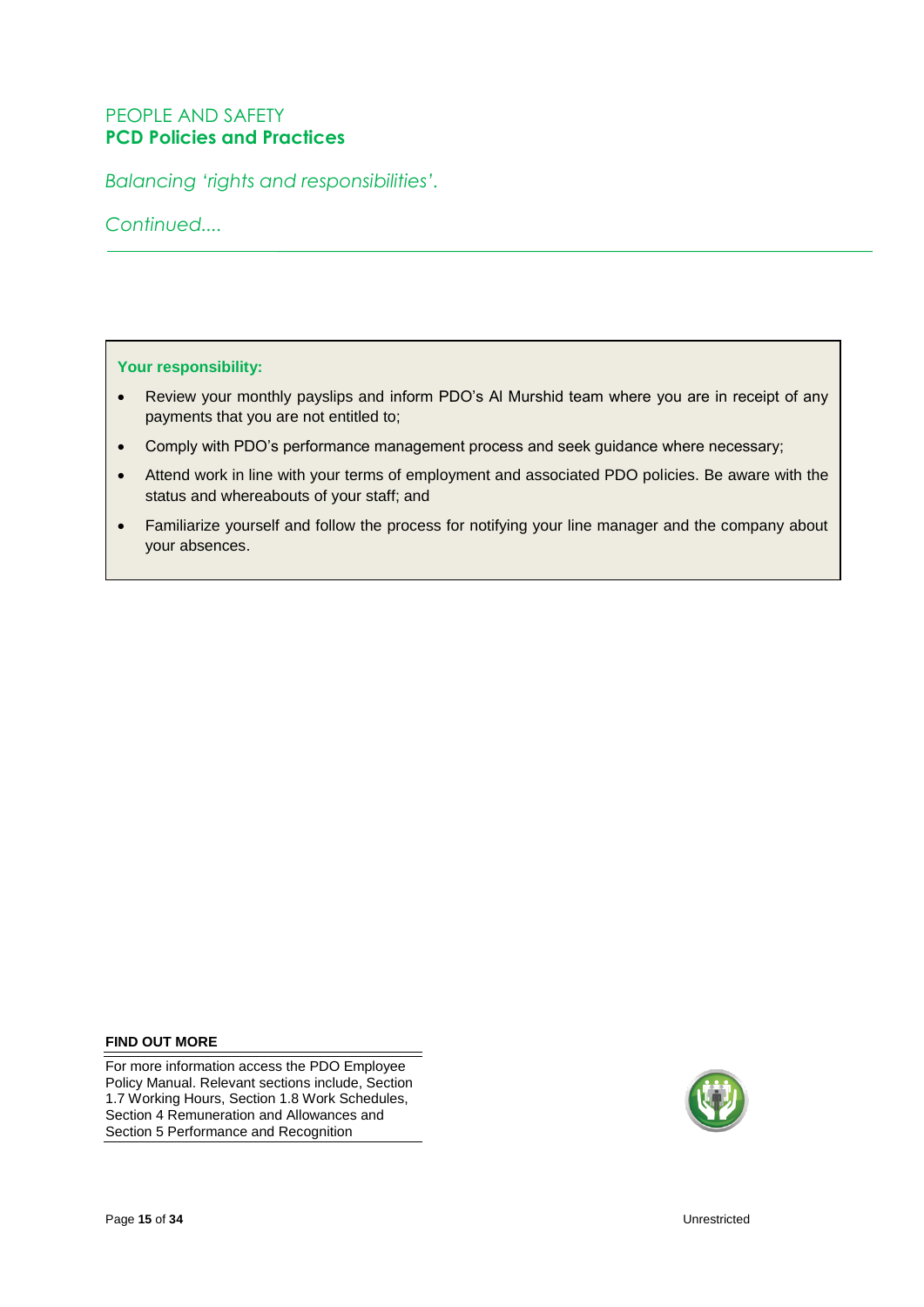# **PART TWO FIGHTING CORRUPT PRACTICES**



Business transactions should be transparent. If you are in business, your integrity is always on the line.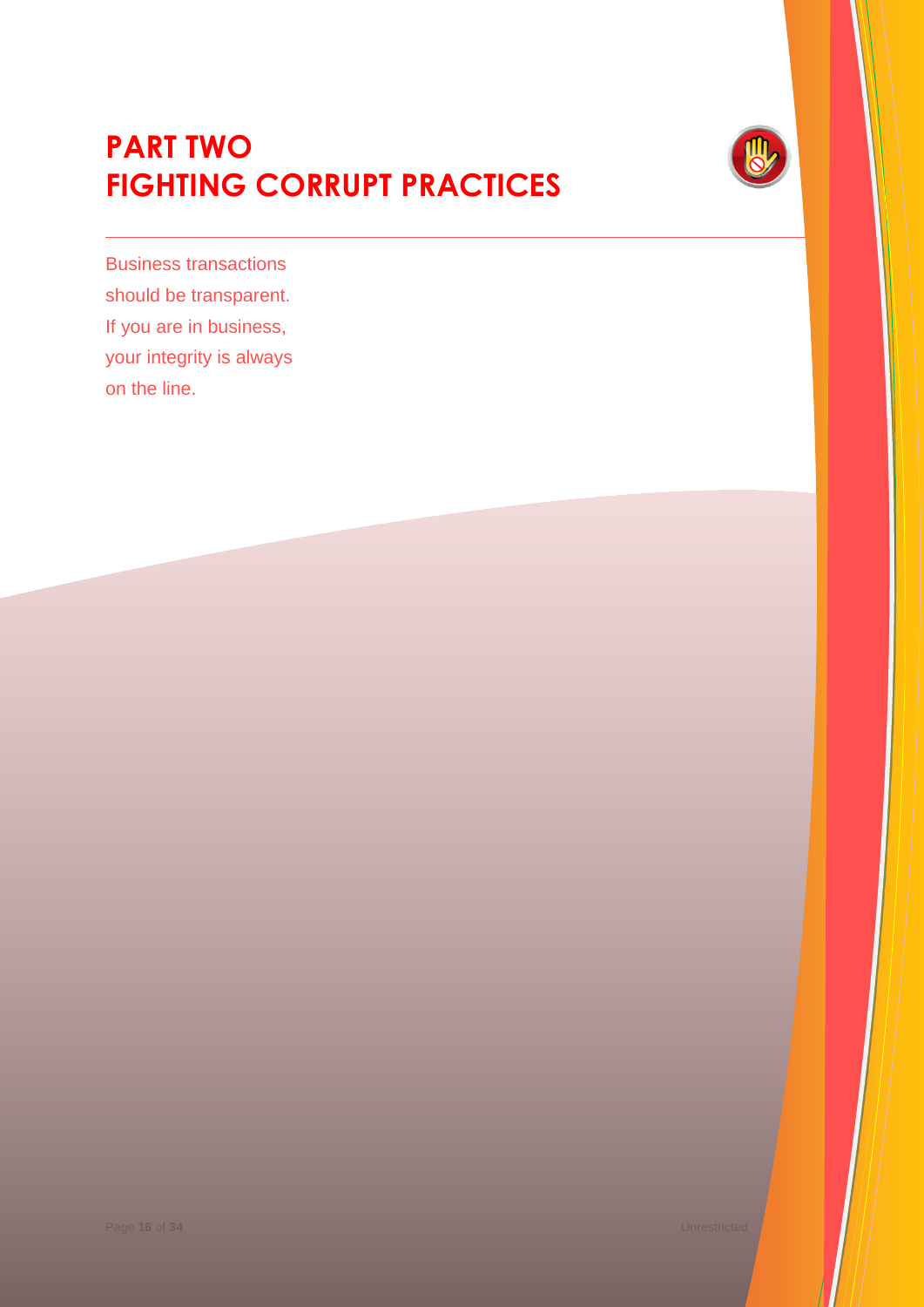# FIGHTING CORRUPT PRACTICES **BRIBERY AND CORRUPTION**

# *PDO employees must never accept or give a bribe, facilitation payment, kickback or other improper payment, goods or services for any reason.*

PDO has a clear position on bribery and corruption: **PDO employees do not offer or accept bribes**. The direct or indirect offer, payment, soliciting or acceptance of bribes in any form (including favours) by PDO employees is unacceptable. PDO complies with all applicable national and international laws and regulations with respect to improper payments to public officials.

#### **What PDO expects from employees**

PDO employees must never accept or give a bribe, facilitation payment, kickback or other improper payment, goods or service for any reason. This applies to transactions with a foreign or domestic public official or employee or with any private company or person, and whether in the conduct of domestic or international business. Also, it applies whether the payment is made or received directly or through a third party, such as an agent, representative or contractor. PDO employees should also ensure that charitable donations are not used as a substitute for bribery.

#### **Who must comply with PDO policy**

PDO also requires compliance with its policy on bribery, corruption and facilitation payments from business partners, agents, representatives, contractors and suppliers.

#### **Your responsibility:**

- Follow the applicable anti bribery and corruption laws and do not offer, pay, make, seek or accept a personal payment, good or service in return for favourable treatment, to influence a business outcome or to gain any business advantage;
- Satisfy yourself about the status and probity of any agent and make sure the agent understands the PDO position on bribery and facilitation payments;
- Use caution when giving or receiving gifts or entertainment to or from business contacts (please refer to the details in the chapter on Gifts and Hospitality) and strictly follow PDO approved processes when making charitable donations on behalf of the company; and
- Report any concerns you may have about corrupt activities, either within the Company or in dealings with third parties, to your line manager, the Head of Legal (FLG), the Ethics & Behaviours Officer (FLGE) or, if you prefer, through the "Blow the Whistle" procedure.

#### **FIND OUT MORE**

For more information about Anti Bribery and Corruption please contact FLG or FLGE. To report issues please go to the intranet and acces[s "Blow the Whistle"](http://sww.pdo.shell.om/sites/fd/FLG/Ethics%20and%20Behaviours/Blow%20the%20Whistle.aspx)

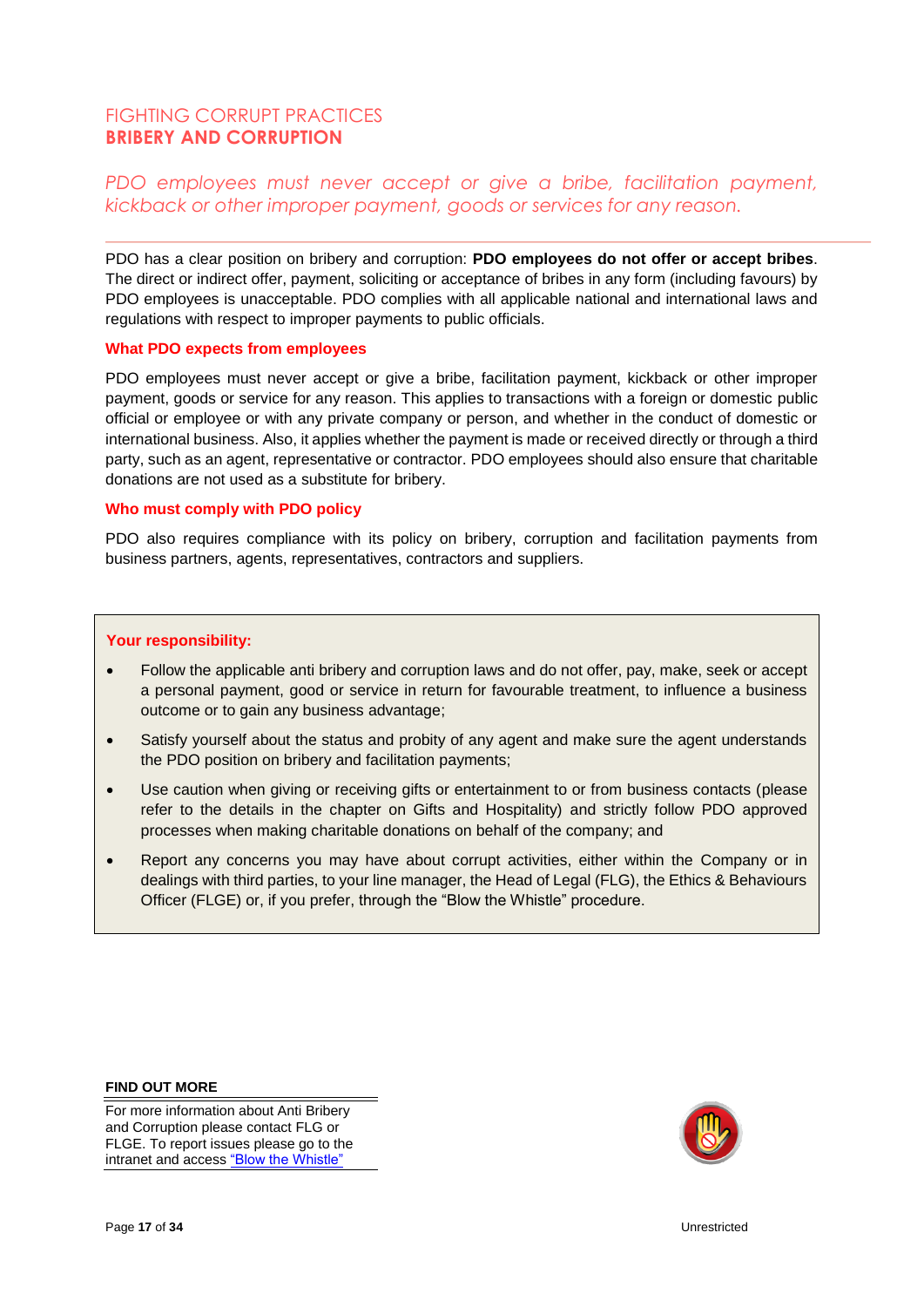# FIGHTING CORRUPT PRACTICES **CONFLICT OF INTEREST**

*PDO employees must avoid conflicts of interest (COI). A COI exists when your personal relationships, participation in external activities or interest in another venture or business influence or could be perceived to influence your employment decisions.*

PDO respects its employees' right of choice in their personal affairs and activities outside work. However, it is possible that an employee's personal or family activities may raise an actual or potential conflict with the interests of PDO and the employee's responsibility to the Company.

Such a conflict, whether real or perceived, can jeopardise your reputation and that of PDO and must be avoided. A failure to follow the requirements of this Code, of the Conflict and Interest procedures or any laws or regulations can result in disciplinary action, including termination of employment.

If there is uncertainty or if a specific personal situation is unclear, it is your obligation to contact your supervisor or the Ethics and Behaviours Officer (FLGE).

#### **Your responsibility:**

- Avoid any Conflict of Interest. Your PDO decisions must not be influenced by personal and private considerations. A COI can influence your decision making or be perceived to do so.
- Register / declare all actual or perceived COI in the PDO COI Tool as and when it becomes apparent. For clarity, this requirement to register COI includes but is not limited to the following examples:
	- $\circ$  You are aware that you or your family members\* have an interest in a company or venture that undertakes business with PDO (as a contractor or sub-contractor);
	- $\circ$  You are involved in hiring, managing, reviewing or appraising a family member or personal friend;
	- o You or your family could use your PDO position or access to confidential information within PDO in order to personally gain; and
	- o Your personal or family relationships could influence business decisions.
- Annually you must positively confirm a "Nil Declaration" if you do not have any COI to declare;
- Withdraw from decision making when it creates or could be perceived to create a COI;
- Be impartial, professional and competitive in your dealings with contractors and suppliers; and
- In case of doubt, contact your line manager or the Ethics and Behaviours Officer (FLGE) for advice.

*\*"Family members" in the context of the Code of Conduct includes: parents, brothers, sisters, spouse(s), children, parents-in-law, brothers-in-law, sisters-in-law, uncles, aunts and first cousins.*

#### **FIND OUT MORE**

To find out more go to [PR-2002 Conflict of](http://cms.portal.corp.pdo.om/Published/PR-2002.pdf)  [Interest Procedure](http://cms.portal.corp.pdo.om/Published/PR-2002.pdf) or the [Employee Policy](http://portal.corp.pdo.om/functional/PCD/EPM/Pages/PolicySubViewPageView.aspx?subview=2.4%20Conflict%20of%20Interest)  [Manual Section 2.4](http://portal.corp.pdo.om/functional/PCD/EPM/Pages/PolicySubViewPageView.aspx?subview=2.4%20Conflict%20of%20Interest) – Conflict of Interest [Policy](http://portal.corp.pdo.om/functional/PCD/EPM/Pages/PolicySubViewPageView.aspx?subview=2.4%20Conflict%20of%20Interest)[http://sww2.pdo.shell.om](http://sww2.pdo.shell.om/pdocoi/) [/pdocoi/](http://sww2.pdo.shell.om/pdocoi/)

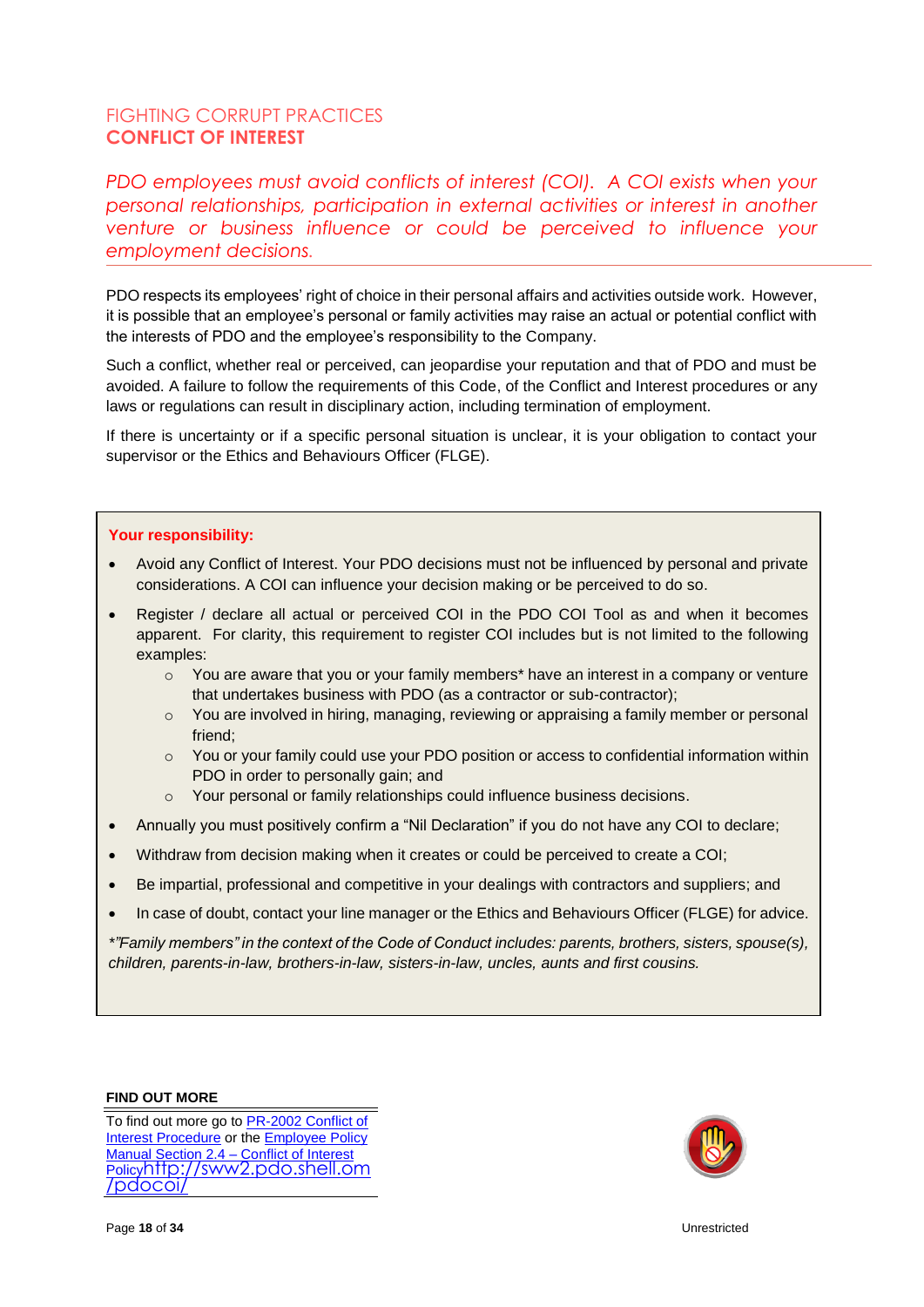# FIGHTING CORRUPT PRACTICES **GIFTS AND HOSPITALITY**

# *Gifts or hospitality should never influence imminent business decision-making processes or cause others to perceive an influence.*

PDO strictly forbids employees to solicit gifts or hospitality. As a general principle, we also discourage employees from accepting or offering gifts or hospitality in relation to their business activities with PDO.

Notwithstanding this, PDO recognises that the occasional acceptance or offer of modest gifts and hospitality may be a legitimate contribution to good business relationships. However, it is important that gifts or hospitality never influence business decision-making processes or cause others to perceive an influence.

#### **What you should consider**

Before accepting or offering a gift or hospitality PDO employees should consider if the acceptance or offer could lead to or imply an obligation or be perceived as a "reward" for a business transaction or otherwise as improper given the circumstances and the role of the person making or receiving the offer. If the answer to any of these questions is "yes", the gift or hospitality should not be offered or accepted.

Also, PDO has set specific limits and requirements for gifts and hospitality. Please refer to these limits and requirements before accepting or offering any gift or hospitality. In any case, you may never accept or offer the following with or without approval: (i) illegal gifts or hospitality; (ii) cash or cash equivalents; (iii) personal services; (iv) loans; (v) gifts or hospitality of an inappropriate nature or in inappropriate venues; (vi) events or meals where the business partner is not present; and (vii) gifts or hospitality during periods when important business decisions are being made.

#### **Public Officials**

Although the above principles are of general validity, specific and more stringent rules may apply when the party involved is a public official. Please seek guidance from the Head of Legal Department (FLG) or the Ethics and Behaviours Officer (FLGE) before accepting or offering any gift and hospitality involving public officials.

#### **Your responsibility:**

- Refer to the PDO specific requirements in the Gifts and Hospitality procedure before accepting or offering gifts and hospitality and report gifts and hospitality as prescribed in there;
- Be aware of the potential conflict of interest if you accept gifts or hospitality and use sensible judgement in deciding what is reasonable; and
- Seek advice from the Head of Legal (FLG) or the Ethics and Behaviours Officer (FLGE) if you are unsure about a specific situation and in all circumstances when the gift or hospitality involves a public official.

**FIND OUT MORE**

To find out more go to the [Employee Policy](http://portal.corp.pdo.om/functional/PCD/EPM/Pages/PolicySubViewPageView.aspx?subview=2.4%20Conflict%20of%20Interest)  [Manual Section 2.4 –](http://portal.corp.pdo.om/functional/PCD/EPM/Pages/PolicySubViewPageView.aspx?subview=2.4%20Conflict%20of%20Interest) Conflict of Interest [Policy](http://portal.corp.pdo.om/functional/PCD/EPM/Pages/PolicySubViewPageView.aspx?subview=2.4%20Conflict%20of%20Interest) and to PR-2014 Gifts, Hospitality and Travel procedure.

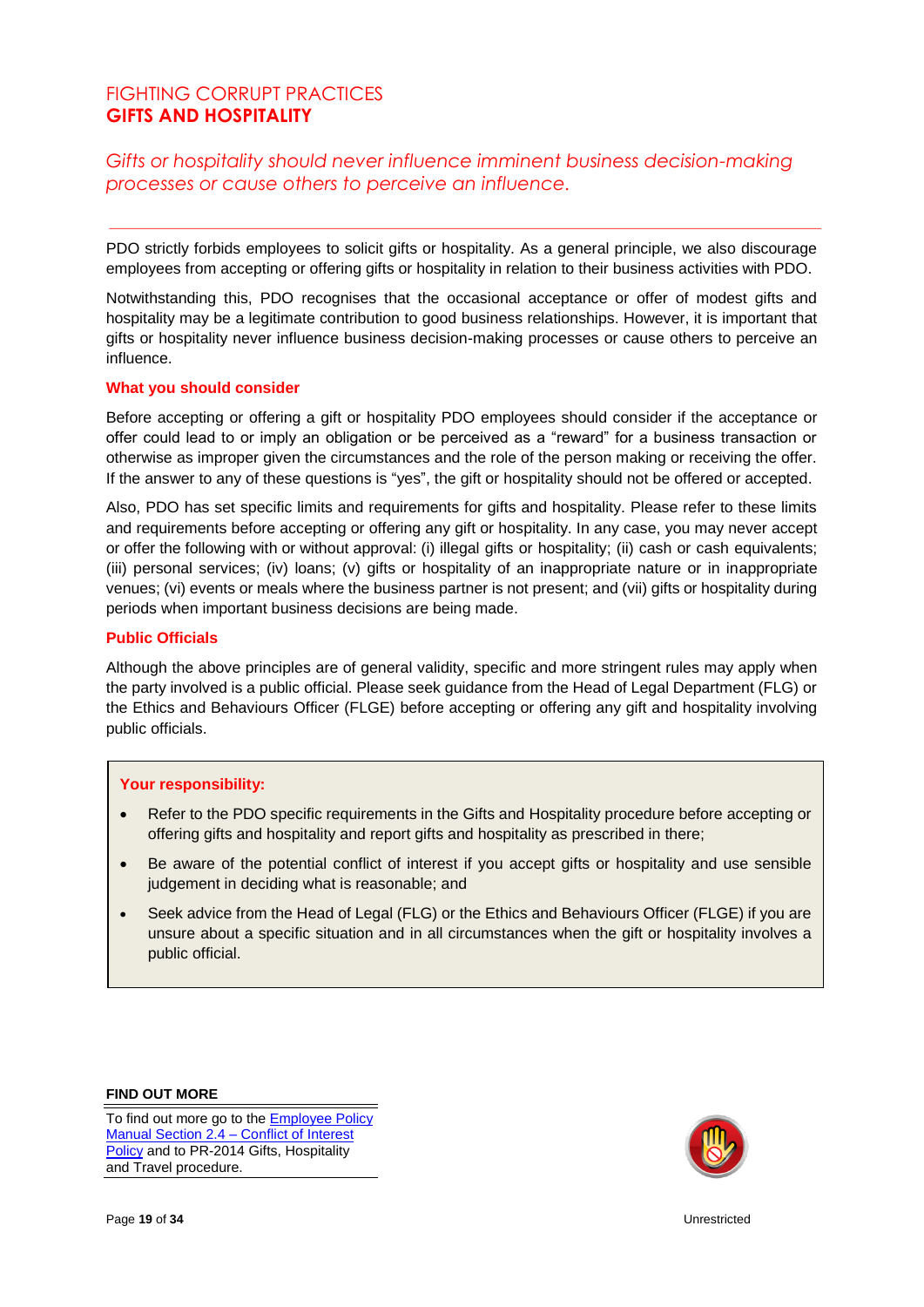# FIGHTING CORRUPT PRACTICES **MONEY LAUNDERING**

*We must make proper enquiries about the origin of all monies and property that we receive or procure and of the appropriateness of the destination of money we forward on transactions in which we are involved.*

'Money laundering' occurs when the criminal origin or nature of money or assets is hidden in legitimate business or dealings or when illegitimate funds are used to support criminal activities, including the financing of terrorism. Offences covered by anti-money laundering legislation include prejudicing or obstructing an investigation or failing to report suspicious activities.

Many countries now have some form of anti-money laundering legislation. The legislation tends to place both criminal corporate liability on the company and criminal personal liability on its employees. The Sultanate of Oman has also issued the Law on Combating Money Laundering and Terrorism Financing (promulgated by Sultani Decree No. 30/2016, the 'AML Law') and the executive regulations issued under Oman's anti-money laundering law (Sultani Decree No. 72/2004, the 'Executive Regulations').

In practice, this means we must make proper enquiries about the origin of all monies and property that we receive or procure and of the appropriateness of the destination of money we forward in any way on transactions in which we are involved. It should not be assumed that this applies only to Finance staff. Business people may be the first to hear how a transaction is going to be organised.

#### **Suspicious transactions**

You are not required to identify money laundering but you do have a duty to internally report suspicious activity which may be money laundering or terrorist financing. Examples of suspicious transactions might include:

- Any transaction where you do not know or cannot verify the nominal details of the parties to the transaction;
- A willingness to pay substantially above market price;
- Transactions conducted through unknown or unnecessary intermediaries;
- Abnormal settlement methods;
- Unnecessary or unexplained transactions;
- Out of norm cash transactions or the use of bank drafts, money orders or cashier's cheques; and
- Settlement with or through apparent unconnected parties.

A combination of the above in the same transaction increases the level of risk.

#### **Your responsibility:**

 Be aware that you have an obligation to identify and internally report suspicious transactions or incidents of money laundering. Please contact the Finance Controller (FFCN) for advice and assistance.

**FIND OUT MORE**

For further advice and assistance, contact the Finance Controller (FFCN)

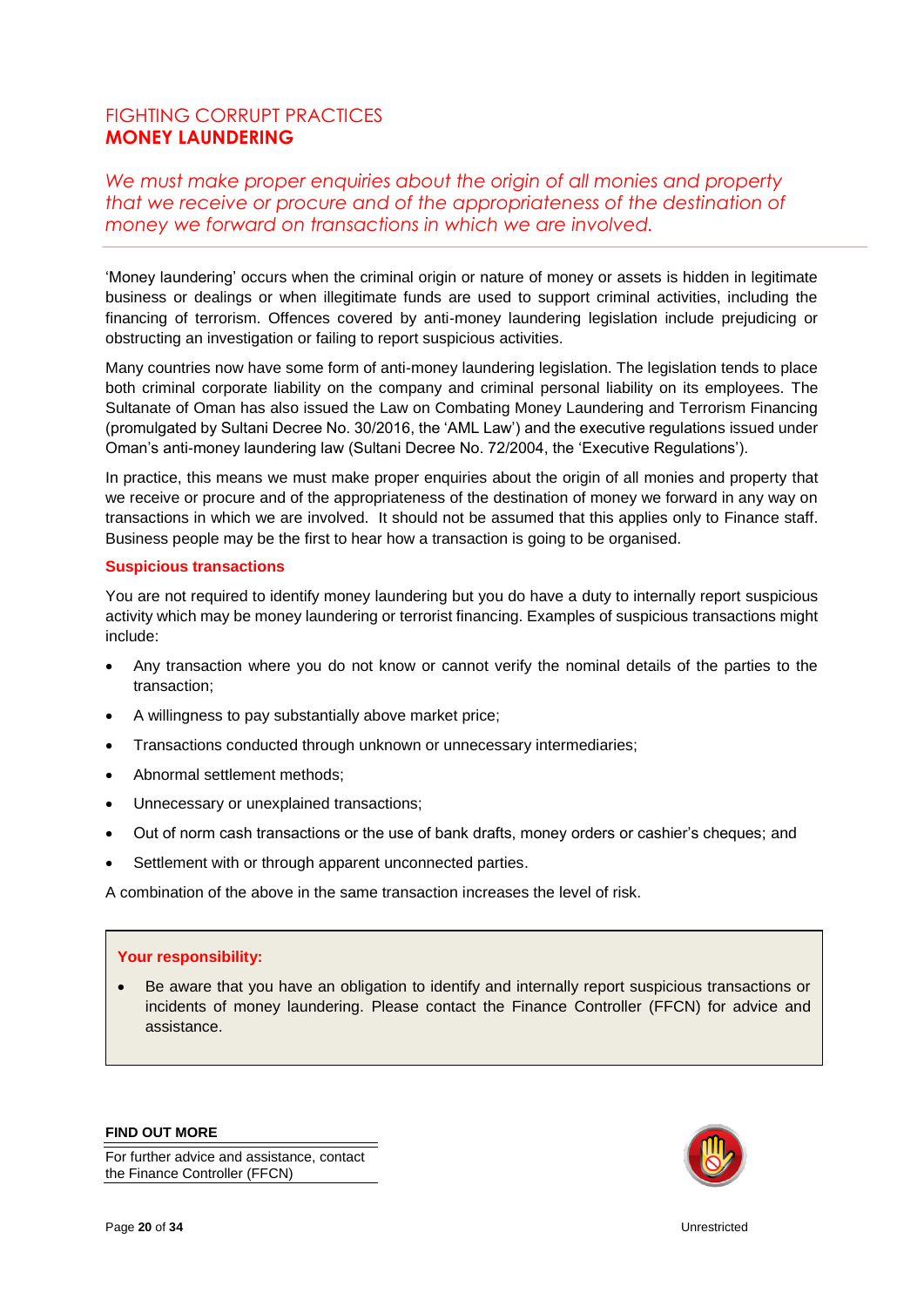

# **PART THREE SAFEGUARDING INFORMATION AND ASSETS**

PDO intellectual, physical and financial assets are valuable and must be preserved, protected and managed properly.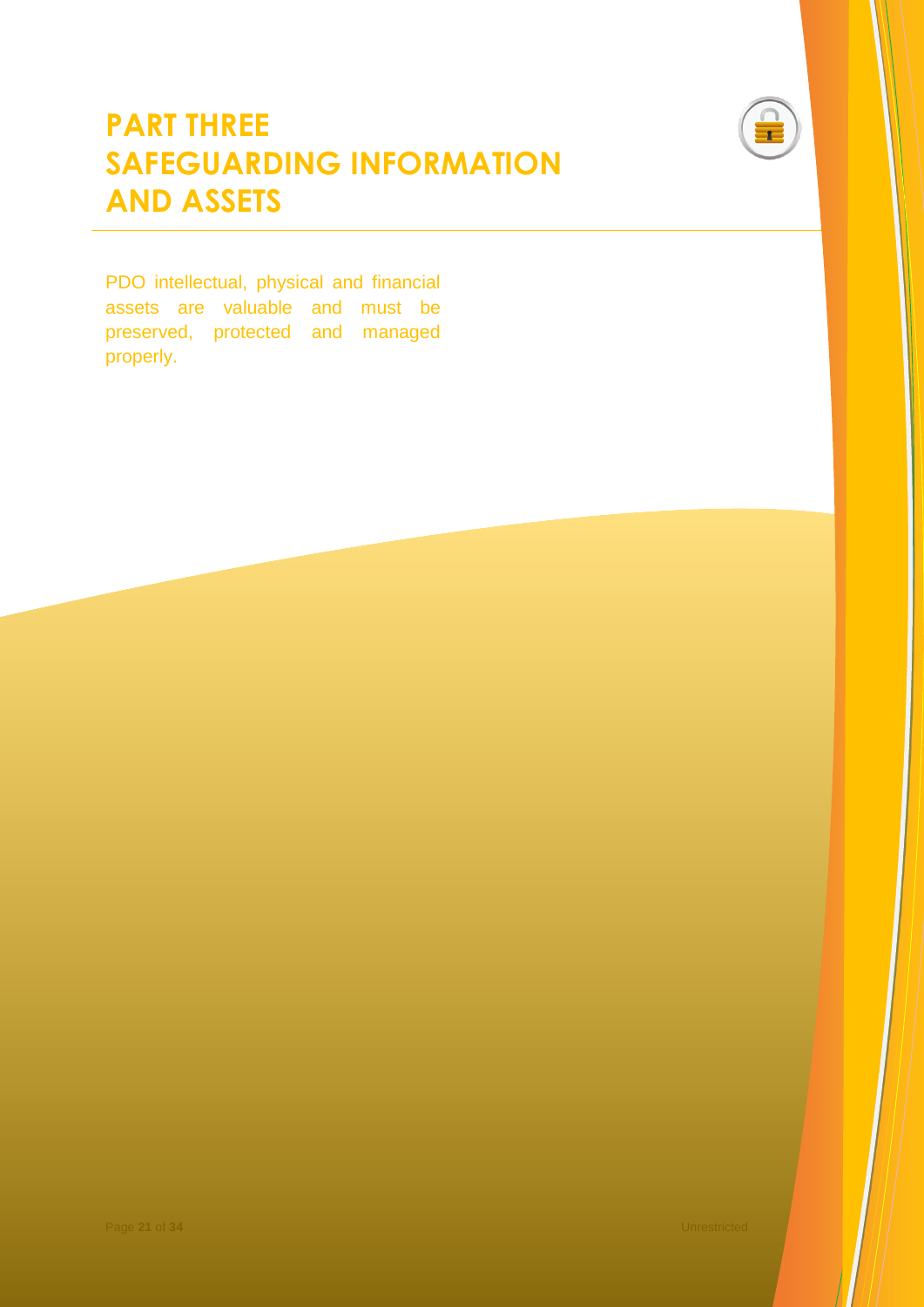# SAFEGUARDING INFORMATION AND ASSETS **INTELLECTUAL PROPERTY**

# *PDO employees are required to comply with the intellectual Property Policy.*

'Intellectual Property' (IP) includes patent rights, trademarks, domain names, copyright (including copyright in software), design rights, rights in know-how or other confidential information (sometimes called 'trade secrets' or 'proprietary information') and rights under IP-related agreements.

As PDO operations become more technically advanced. IP assets and rights play an increasingly important role in enabling PDO to retain industry leadership and derive competitive value from continued investment in innovation. PDO employees must always give proper attention to creating, protecting and exploiting PDO IP and to avoiding infringement of the IP rights of others. Failing to do so may pose risks to our business and reputation. PDO is required to comply with the IP Policy which demonstrates how each of us is expected to contribute to maximising the potential of IP.

#### **PDO IP Policy**

It is PDO's policy that PDO protects its IP rights and does not knowingly infringe the valid IP rights of any third party or disregard obligations of confidence owed to any third party. The impact of the policy is that PDO maximises IP value arising out of its activities and avoids illegal behaviour and loss of reputation by infringing third party IP rights.

The purpose of the policy is that:

- PDO employees are aware of the existence of PDO and third party IP rights so that the potential of intellectual property can be maximised;
- PDO employees know when to seek advice for IP related matters;
- PDO employees know on which occasions they are allowed to copy copyrighted material; and
- PDO complies with business assurance in IP matters.

#### **Your responsibility:**

- Ensure you know and understand the term "Intellectual Property" and the PDO IP policy and act in accordance with it;
- Ensure that all employees and contract staff working for you have written contracts which address their obligations regarding the ownership and confidentiality of IP received during or arising from their engagement;
- Do not disclose or reproduce PDO confidential information outside PDO without seeking necessary permission;
- Do not accept confidential information from third parties, where you do not have the permission to do so;
- Consult with the Legal Department (FLG) at the earliest opportunity in relation to any business activity which may have implications for IP; and
- Report to FLG, at the first available opportunity, instances in which third parties appear to be using PDO IP without authority.

#### **FIND OUT MORE**

For further advice and assistance, contact the Legal Department

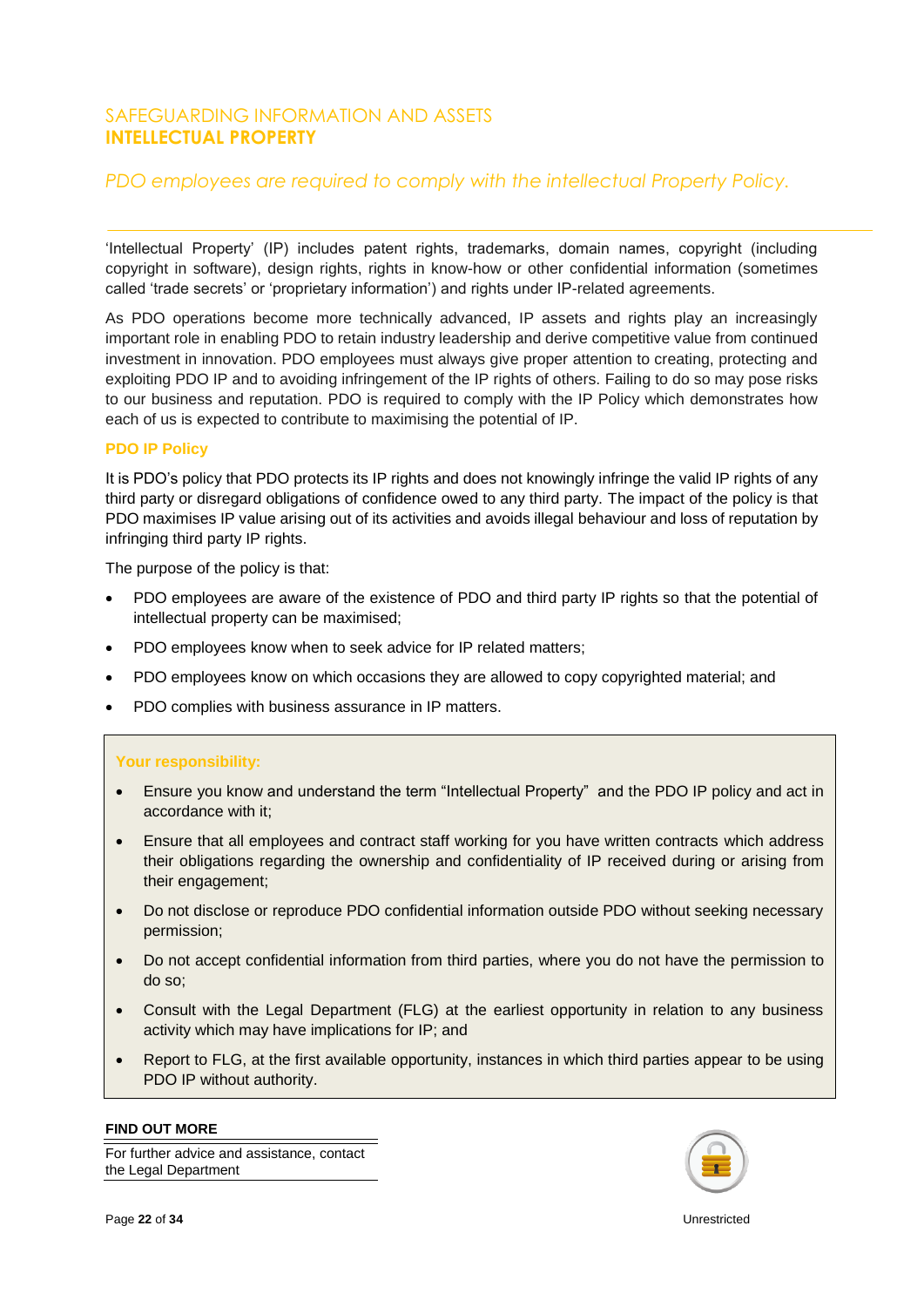# SAFEGUARDING INFORMATION AND ASSETS **DATA PRIVACY AND PROTECTION**

# *PDO is committed to respecting the privacy of any personal data that it processes.*

#### **Protection of Personal data**

Although personal information and data created, used or stored on PDO IT and communication facilities or on media provided by or on behalf of PDO may under certain circumstances be monitored and analysed by or on behalf of PDO, the Company respects all individuals' right to privacy of their personal information and data and will accordingly adhere to all applicable laws on the use and monitoring of such personal information and data.

Personal information and data should be obtained by lawful means and, where required by law, with the knowledge or consent of the subject. The purpose for which personal data is collected and the way personal data is used should also be permitted by law.

There may be legal restrictions on the transferring or provision of personal information and data to another party. There may be additional legal restrictions on transferring personal information and data outside its country of origin.

Also, personal information and data should be protected by reasonable security measures against potential risks as a result of loss or destruction or unauthorised access to, or unauthorised use, modification or disclosure of that information.

#### **Your responsibility:**

- Be aware that personal information / data, in particular sensitive personal information like a person's religion, race, health or criminal behaviour, is often protected by legislation and that not only personal and personnel files but also business-related files can contain personal information / data;
- Do not distribute, make known or share personal information / data before making sure you know which data protection laws, if any, are applicable and which requirements must be met; and
- Contact PDO's People and Change Directorate or FLG if you are in doubt.

#### **FIND OUT MORE**

For further advice and assistance, contact the People and Change Directorate or the Legal Department

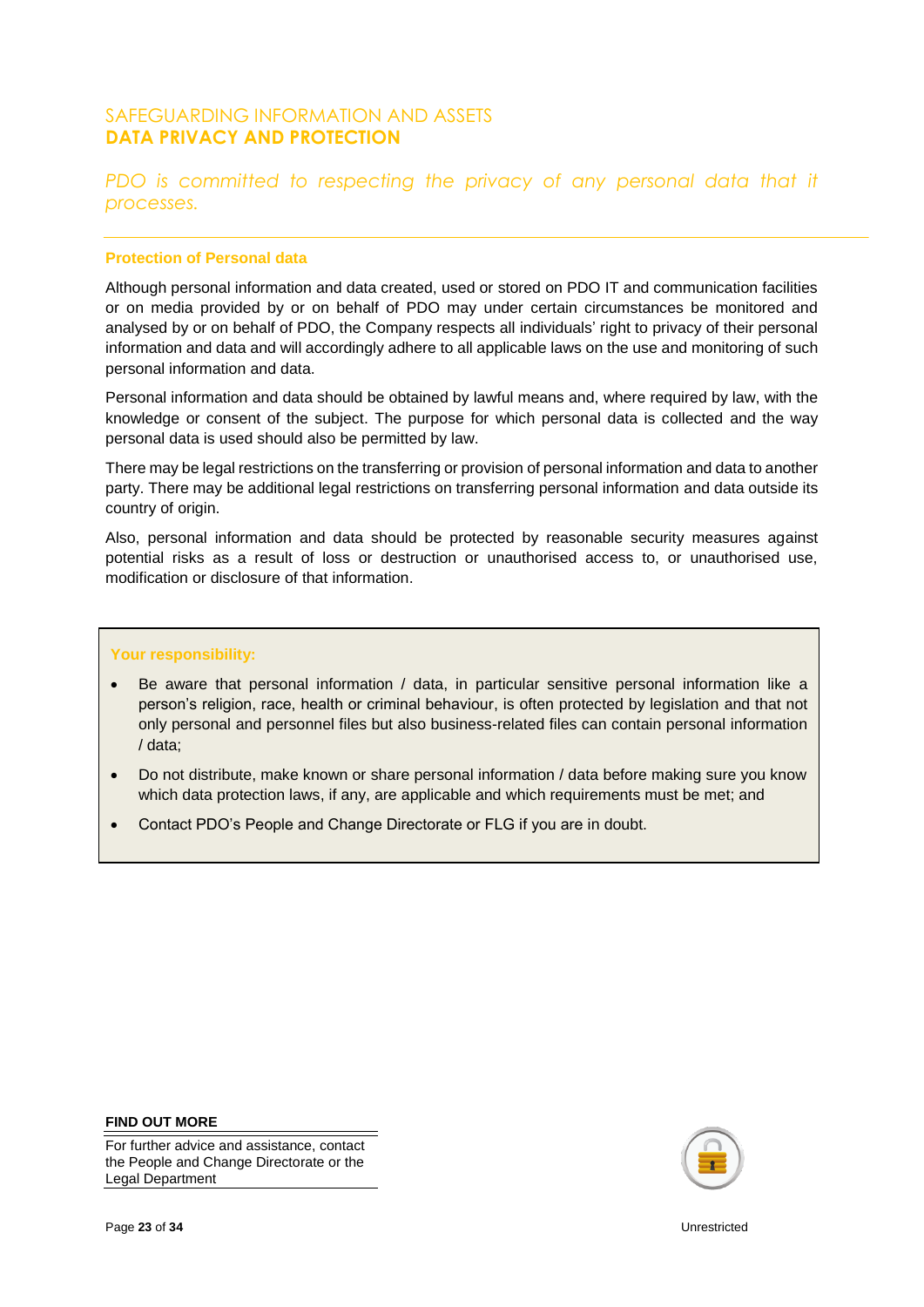# SAFEGUARDING INFORMATION AND ASSETS **RECORDS MANAGEMENT**

*It is important that everyone who works for PDO recognises that records are valuable company assets that must be properly managed.*

PDO standard for records management requires that records must be managed efficiently and securely throughout their life cycle in line with their importance to PDO and in compliance with legal, tax, regulatory, accounting and business retention requirements. When each record's retention period is over, appropriate disposal is required.

#### **Understanding what a "record" is**

A "record" is a sub-set of information created or received as evidence of a business activity, or required for legal, tax, regulatory or accounting purposes, or of sufficient importance to PDO's business or corporate memory. Records may exist on paper, as physical items (e.g. samples, seismic tapes), as images or be stored in an electronically readable or audible format. Electronic records (including images, instant messaging, email messages, voice recordings or electronic files) must be treated in the same way as records in any other format. This is because it is the content which determines a record, not its format.

#### **Information of temporary value**

Some information produced in the course of PDO business activities has only temporary value and should be properly disposed of as soon as it is no longer required. Determining whether information has only temporary value is a matter of judgement and if an individual is in doubt as to whether something is a record or not they should consult PDO's data management code of practice.

#### **Your responsibility:**

- Understand which information is a record which must, therefore, be properly managed and properly disposed of when no longer of value;
- Understand PDO records management requirements and manage PDO's records accordingly, disposing appropriately of records after the requirement for their retention has expired and you have determined that no preservation hold exists for those records;
- Do not dispose records in the event of anticipated litigation and make sure that you preserve all relevant information (even that of temporary value) if the subject matter becomes subject to litigation; and
- Do not forget to transfer custody of all relevant records if you change your job within PDO or if you leave your job with PDO.

**FIND OUT MORE**

For the PDO standard on Documents and Records Management go to th[e Information](http://cms.portal.corp.pdo.om/Published/CP-199.pdf)  [and Data Management Code of Practice –](http://cms.portal.corp.pdo.om/Published/CP-199.pdf) CP [199](http://cms.portal.corp.pdo.om/Published/CP-199.pdf)[http://sww3.pdo.shell.om/g](http://sww3.pdo.shell.om/getdoc?dataid=92338) [etdoc?dataid=92338](http://sww3.pdo.shell.om/getdoc?dataid=92338)

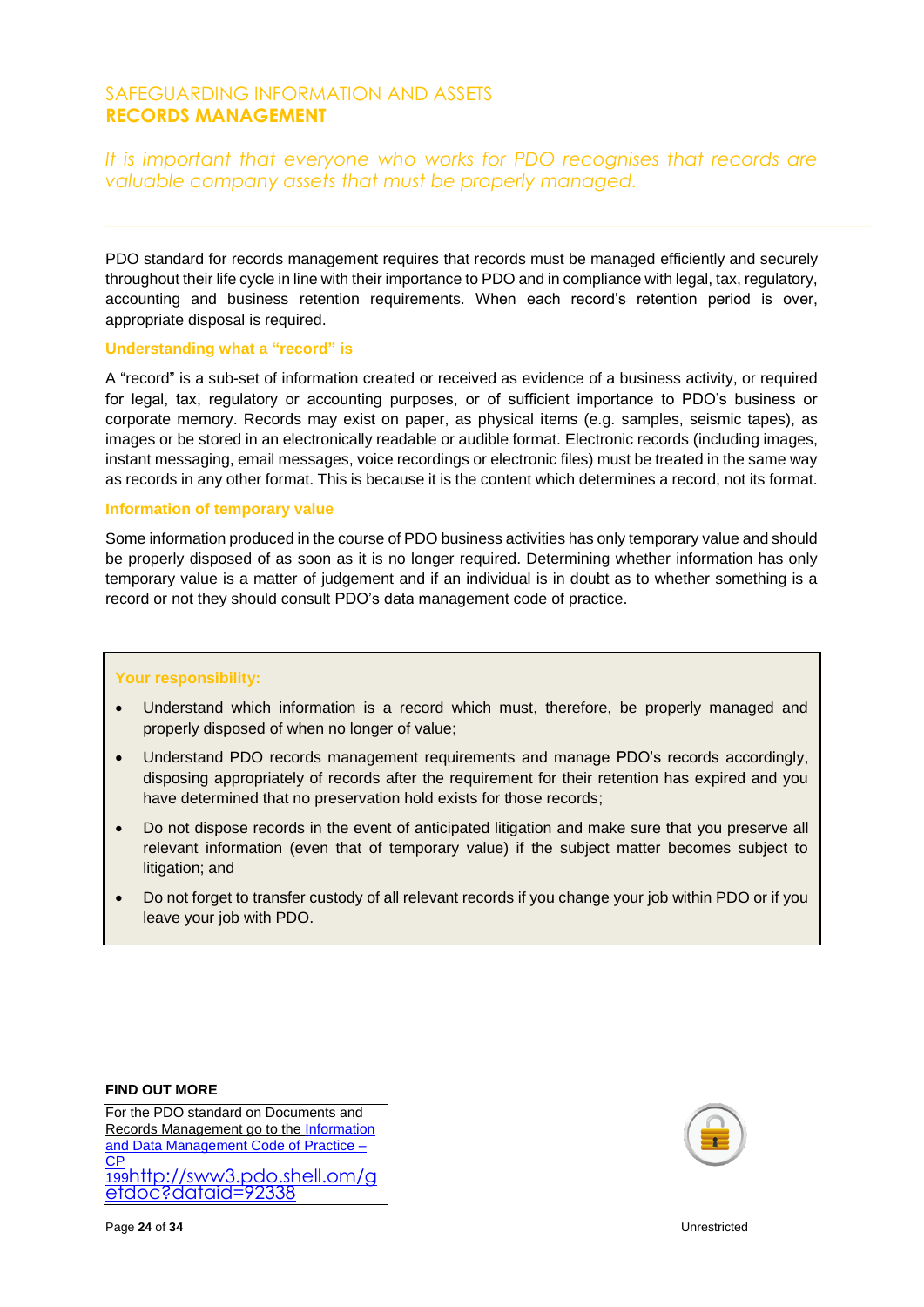# SAFEGUARDING INFORMATION AND ASSETS **PROTECTION OF CORPORATE ASSETS**

*PDO assets must be secured and protected in order to preserve their value. We are all personally responsible for safeguarding and using PDO assets appropriately.*

#### **Company assets**

All employees are entrusted with PDO assets in one form or another in order to perform their duties. We are all personally responsible for safeguarding and using PDO assets appropriately. For the Code of Conduct, the definition of "assets" includes buildings, sites, equipment, tools, supplies, communication facilities, funds, accounts, computer programs, information, technology, documents, Intellectual Property rights and any other resources or property of PDO.

PDO employees are responsible for protecting the above defined "assets" against waste, loss, damage, misuse, theft, misappropriation or infringement and for using those assets in responsible ways.

#### **Asset and expense records**

Accurate, reliable and timely preparation of business records and documents, including those that relate to expenses incurred by employees on behalf of the Company, are required by law.

#### **Time is an asset**

Time is an asset. While in the workplace, employees are expected to be fully engaged in their work and not undertake personal activities beyond a reasonably modest level. PDO expects that all employees will devote the necessary time to their work in order to fulfil their responsibilities. Those required to record the hours they work must do so truthfully and accurately.

#### **Assets of others**

PDO respects the physical and intellectual assets of others. Consequently, we expect our employees and contract staff never to knowingly damage or misappropriate the physical and intellectual assets of others; infringe valid patents, trademarks, or copyrights of others; misappropriate confidential information in violation of the rights of others; or use or disclose confidential information of others without proper authority. We expect others to show the same respect for PDO physical and intellectual assets.

#### **Your responsibility:**

- Protect PDO physical and intangible assets, as defined above, against waste, loss, damage, misuse, theft, misappropriation or infringement, and you must use them appropriately and responsibly; and
- Respect the physical and intangible assets of others.

#### **FIND OUT MORE**

For further advice on protecting PDO assets, contact the Finance Controller (FFCN)

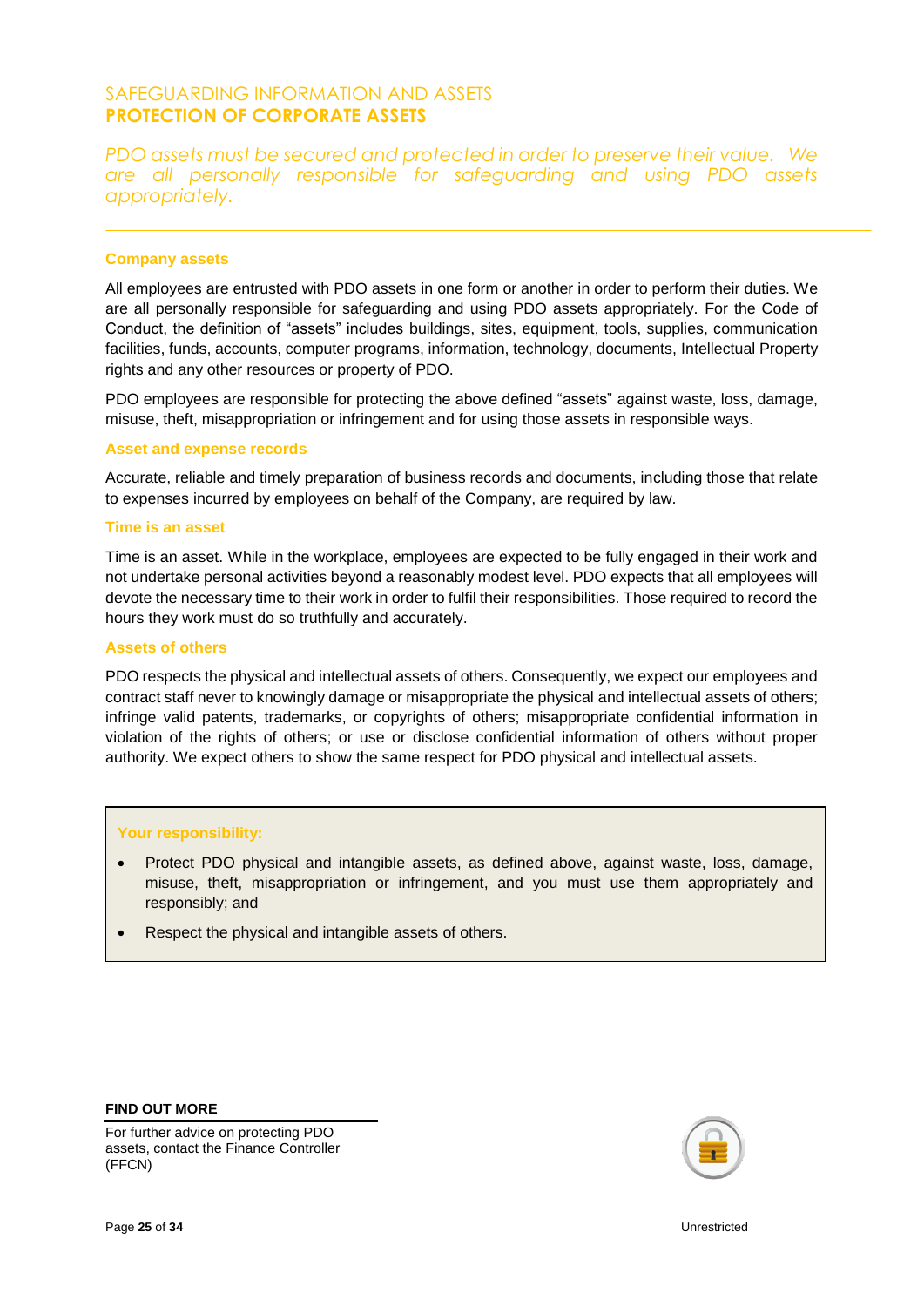# **PART FOUR COMMUNICATIONS MANAGEMENT**



Your communications are a reflection of PDO and can affect its reputation.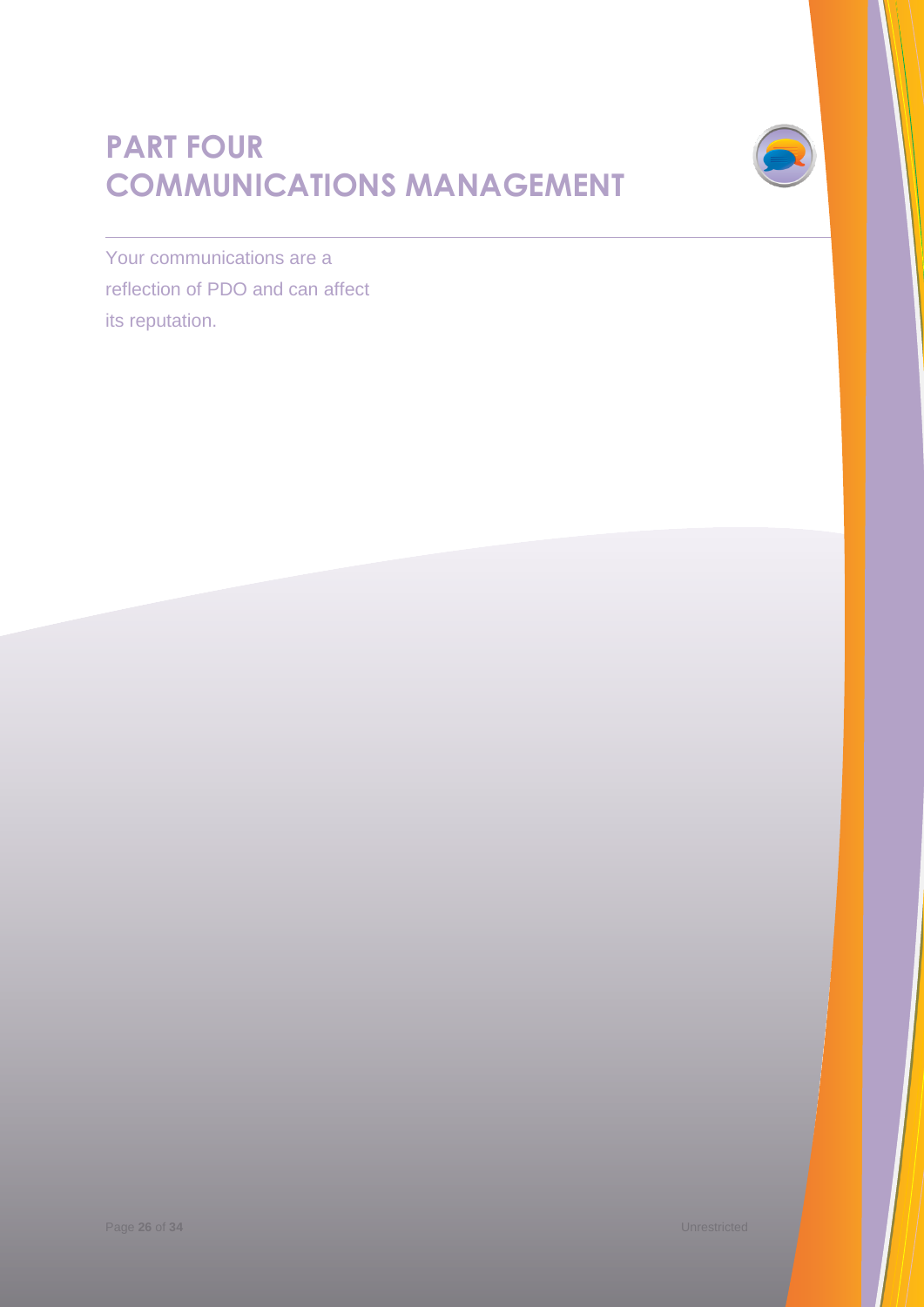# COMMUNICATIONS MANAGEMENT **BUSINESS COMMUNICATIONS AND THE EMAIL CODE**

# *Any communication from a PDO employee is a reflection of PDO.*

The Corporate Communication Guidelines aim to give basic guidance on how to communicate with employees, contractors and other third parties working for PDO as well as external stakeholders while at the same time minimising risks to the business interests of PDO. Emails, in particular, are often central to litigation and regulatory investigations. They frequently provide an account of events inside an organisation and they are virtually indestructible.

All employees and contract staff are required to take care when communicating both internally and externally and particularly when the communication is through a written document (including email). Everyone working for PDO is expected to comply with these guiding principles:

- In all communications, act as an ambassador for PDO and help maintain and enhance its reputation;
- Applicable law and Company policy should be observed, business secrets safeguarded and the legal or security risks associated with communications minimised;
- Inappropriate, inaccurate or careless communications can create serious liability and compliance risks for the company as well as exposing commercial risks; and
- Sharing of knowledge, know-how and experiences with staff employed by third parties is restricted.

#### **Your responsibility:**

- Take care when writing and think before you send. You should ask yourself: would I be comfortable if this communication appeared on the front page of a newspaper or was produced as evidence in legal proceedings? You should also check that you are authorised to make a particular commitment with the Legal (FLG) and Corporate Communication (EVX1) teams;
- Do not assign blame or be judgemental ('it was his fault') in correspondence or overstate ('we ensure 100% compliance') or over emphasis issues or write speculative opinions (describe equipment as 'unsafe' without having all the facts available) or engage in '*chit chat*' on sensitive or confidential matters or joke about serious matters;
- Do not share knowledge when this is prohibited or restricted by law or by a confidentiality or other similar agreement; and
- Read and follow PDO's guidelines relating to internal and external communications as well as disclosure.

#### **FIND OUT MORE**

More information about PDO's Communication guidelines can be found in [PR-1707 Disclosure Procedure,](http://cms.portal.corp.pdo.om/Published/PR-1707.pdf) [CP-220](http://cms.portal.corp.pdo.om/Published/CP-220.pdf)  [Social Media Code of Practice,](http://cms.portal.corp.pdo.om/Published/CP-220.pdf) [CP-148](http://cms.portal.corp.pdo.om/Published/CP-148.pdf)  [Media Relations Code of Practice](http://cms.portal.corp.pdo.om/Published/CP-148.pdf) an[d GU-](http://cms.portal.corp.pdo.om/Published/GU-435.pdf)[435 Internal Communications](http://cms.portal.corp.pdo.om/Published/GU-435.pdf) Guidelines

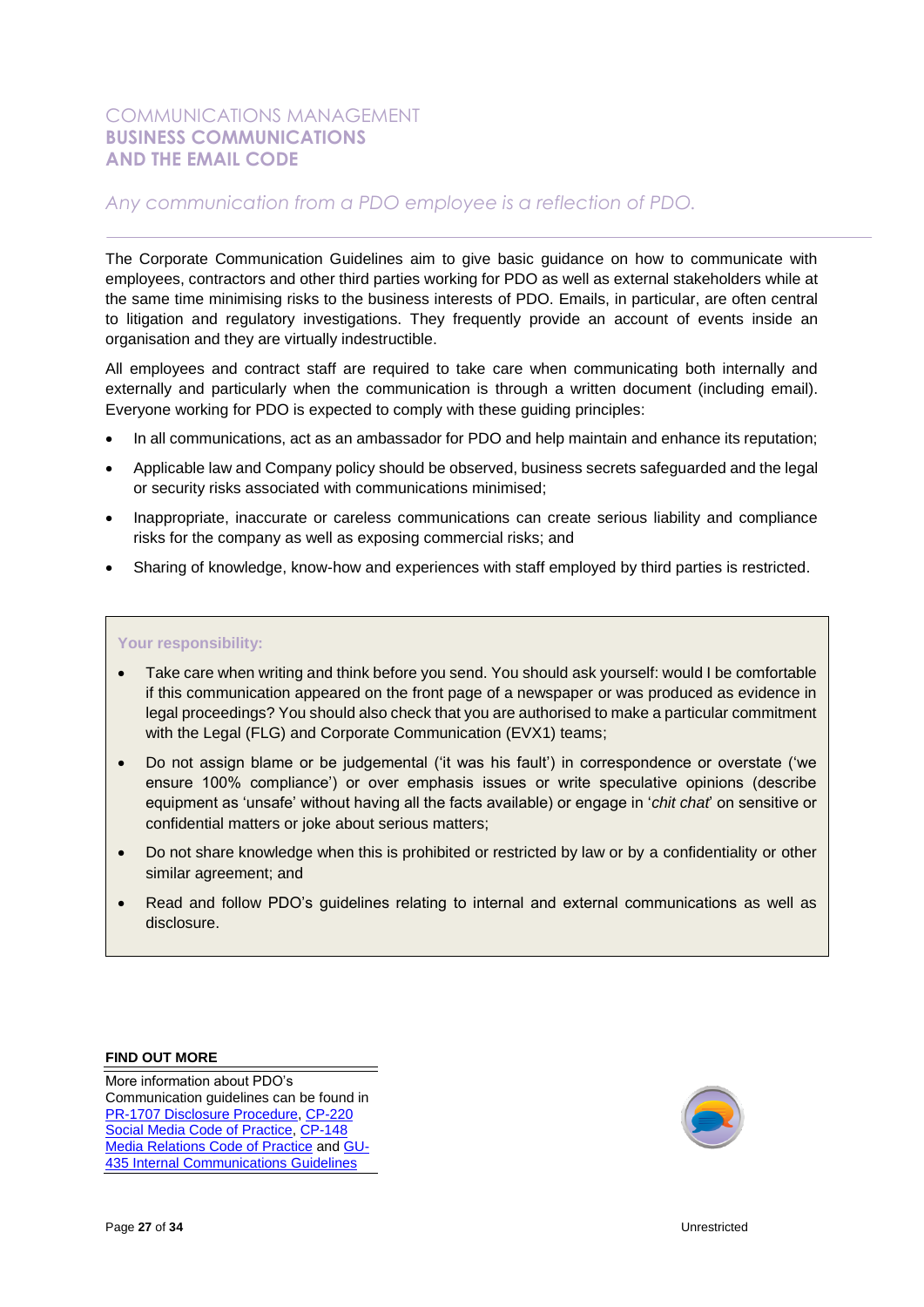# COMMUNICATIONS MANAGEMENT **PERSONAL USE OF IT AND COMMUNICATIONS**

# *PDO expects that staff using PDO IT and communication facilities for personal reasons will apply high ethical standards and comply with applicable laws.*

PDO expects that employees using PDO IT and communication facilities for personal reasons will apply high ethical standards, comply with applicable laws and regulations (as well as cultural or social codes that prevail in their workplace) and adhere to PDO information security requirements. It is also important that the personal use of PDO IT and communication facilities does not incur substantial cost or negatively affect Company productivity.

#### **Logging and monitoring**

The use of PDO IT and communication facilities is logged. It is also monitored for the purposes of information security, operational management and to ensure it is compliant with laws, regulations and PDO policies. Furthermore, under the rules of lawful access and in disciplinary, legal and criminal investigations, including inquiries and discovery proceedings, data regarding the use of IT and communications facilities or data stored by those facilities may be disclosed and reviewed.

PDO will report illegal use of IT and communications facilities to the proper authorities.

#### **Your responsibility:**

- Make sure your computer is protected by not disabling PDO security measures, not installing software or connecting hardware without PDO authorisation, not connecting to Internet Service Provider (ISP) based in another country, and by remaining in control of the IT and communication facilitates you are responsible for, if and when others use them;
- Do not upload or download, transmit or otherwise access pornography or any other form of nude, indecent, vulgar, obscene or otherwise objectionable material or other material that is likely to cause annoyance, inconvenience or needless anxiety to your colleagues;
- Do not use PDO IT and communication facilities in a way that could damage the reputation or integrity of PDO; and
- Do not use PDO IT and communication facilities in any other inappropriate way, including to:
	- Engage in gambling or fraudulent activities;
	- Conduct your own external business;
	- Violate intellectual property rights, for example by downloading or uploading, transmitting or allowing the unlawful transmission of copyright protected material; and
	- Commit 'cybercrime' (for example: send spam or viruses, hack or attempt to infringe security measures to access resources on the network for which you are not authorised, communicate under a false name, intercept or change communications or deface websites).

#### **FIND OUT MORE**

More information on the personal use of PDO IT and Communications facilities can be found a[t PDO Information Security Code](http://cms.portal.corp.pdo.om/Published/CP-127.pdf)  [of Practice -](http://cms.portal.corp.pdo.om/Published/CP-127.pdf) CP 127 and at Acceptable Use [of IM&T Services Specification SP-2090](http://cms.portal.corp.pdo.om/Published/SP-2090.pdf)

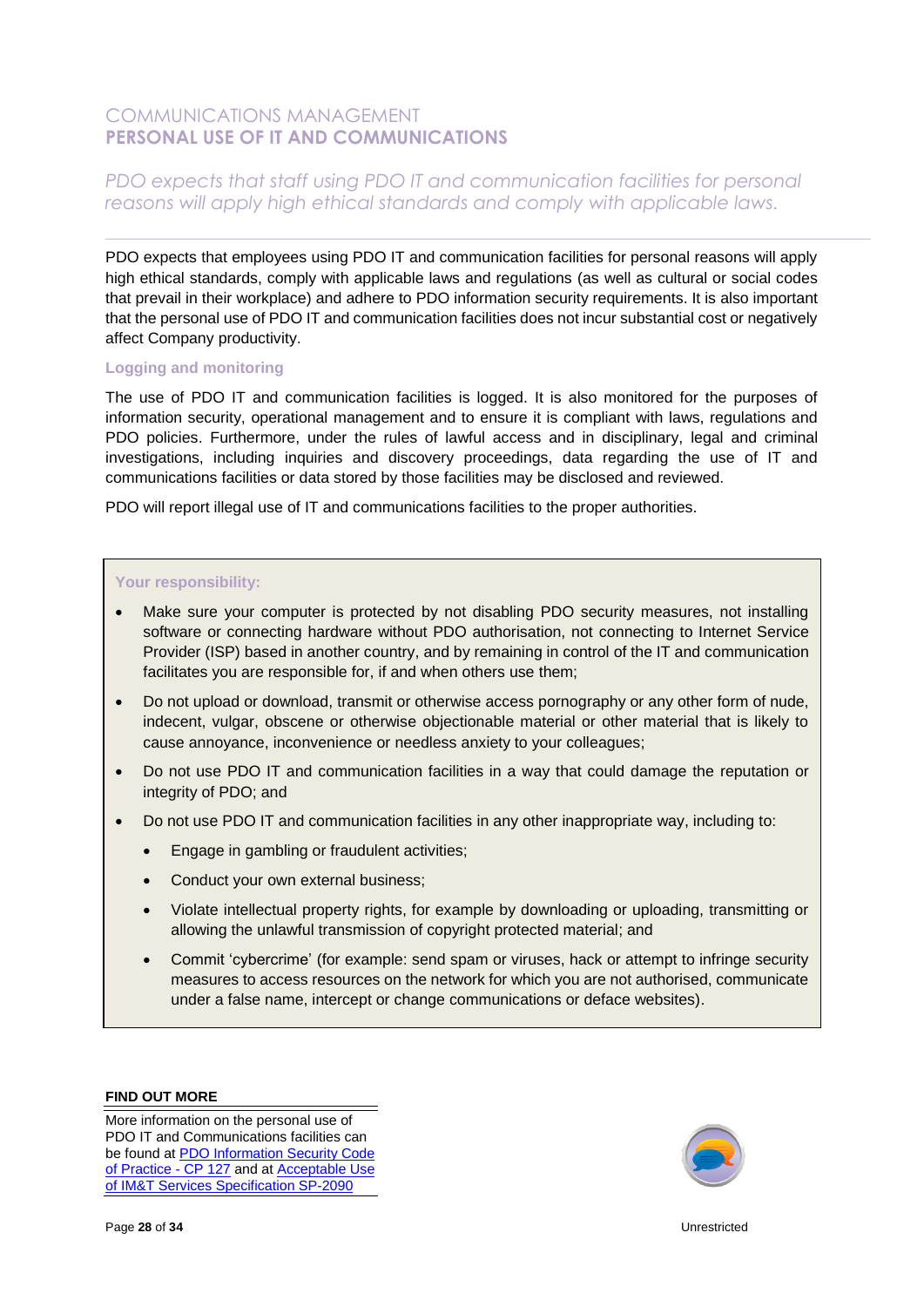# COMMUNICATIONS MANAGEMENT **PUBLIC DISCLOSURE**

*PDO will comply with all applicable laws relating to public disclosure of information. Inappropriate or inconsistent information disclosure may damage our Company reputation*.

#### **Public Disclosure**

PDO will comply with all applicable laws relating to public disclosure of information. In addition, disclosure of inappropriate or inconsistent information may damage our reputation. To protect PDO's and shareholders' reputation and to ensure compliance, public disclosures must only be made by authorised spokespersons and be in line with applicable PDO policies.

Any public written or oral communication that can be attributed to PDO or a PDO employee may amount to a public disclosure. This includes not just regulatory filings and PDO publications, but also information issued to the public by PDO or its employees, such as press releases, speeches, presentations, conference papers, academic research and the information contained on PDO websites and social media platforms which are freely accessible to the public.

#### **Your responsibility:**

- Exercise careful judgement based on knowledge of the relevant facts and expert advice when considering the need for, but also the dangers of, a public disclosure;
- Do not disclose information to the public unless you are specifically authorised to do so;
- If authorised to make disclosures, ensure that information provided to the public is true, accurate, complete (stating all the material facts) and not misleading;
- Ensure that all your external presentations, speeches, press releases, articles and publications are formally cleared by the Corporate Communications team (EVX1 team) and conform with the relevant PDO policy prior to release; and
- Obtain formal approval from the Corporate Communications team (EVX1 team) prior to any engagement with the media including press conferences and/or interviews.

**FIND OUT MORE**

Further information on public disclosure can be found in PR-1707 [\(Disclosure](http://cms.portal.corp.pdo.om/Published/PR-1707.pdf)  [Procedure\)](http://cms.portal.corp.pdo.om/Published/PR-1707.pdf)

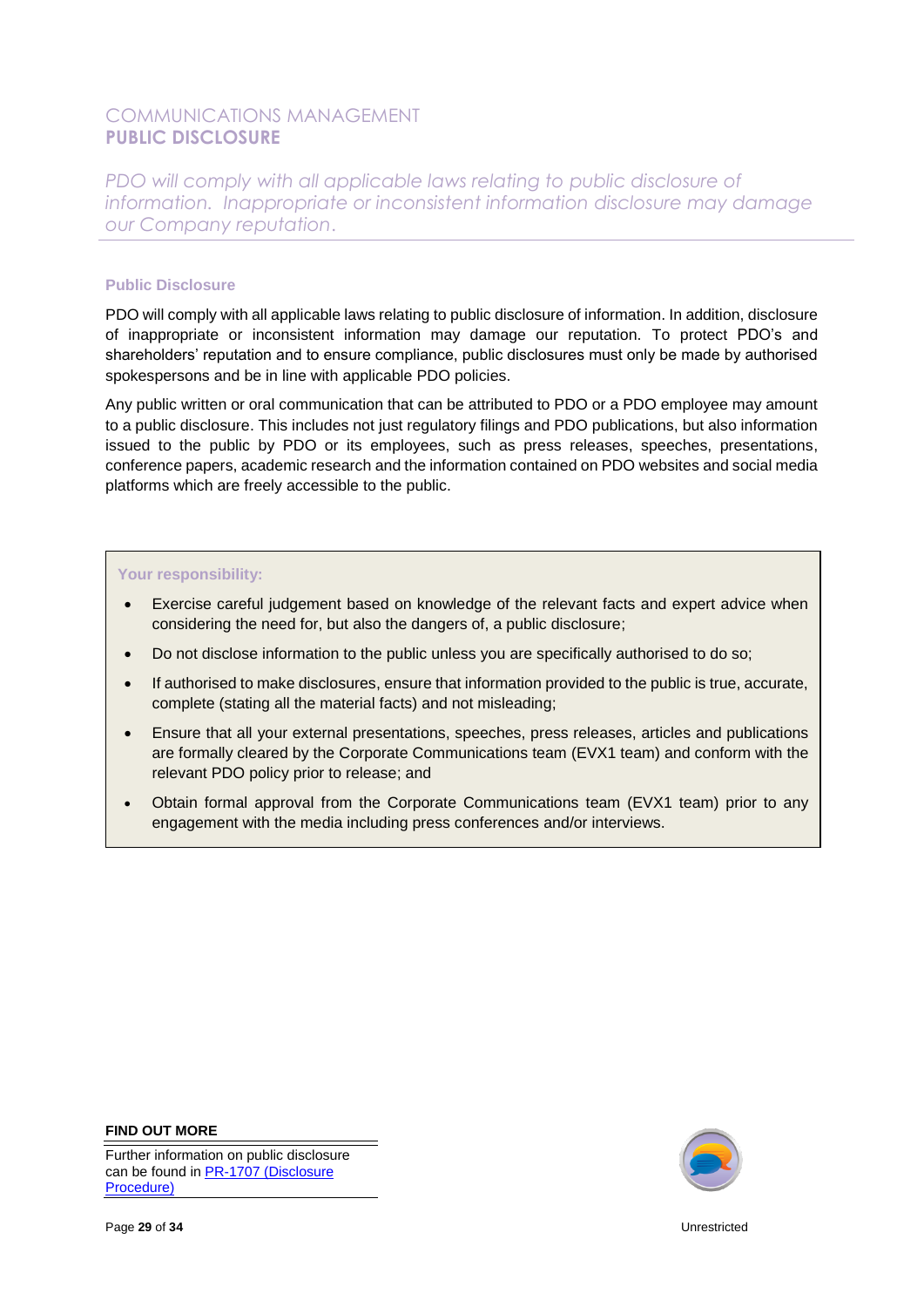# COMMUNICATIONS MANAGEMENT **FINANCIAL REPORTING**

# *All business transactions on behalf of PDO must be reflected accurately and fairly in the company accounts.*

PDO expects all its employees to gain approval for every transaction before carrying it out and to ensure that accurate and true records of all transactions are maintained in the Company accounts, financial statements and documents. PDO is required to comply with the accounting and financial reporting rules and regulations, including International Financial Reporting Standards that apply to the jurisdiction in which it operates and with the shareholders' agreement.

#### **Applicable accounting and reporting standards**

PDO employees who are responsible for accounting or financial reporting must ensure that entries in the relevant PDO company's books, records or accounts fairly reflect transactions and the financial position of the Company and comply with applicable accounting principles and other criteria such as statutory reporting and tax requirements.

PDO internal controls must enable us to demonstrate that entries in our financial reports are correct and made in accordance with applicable regulations. Financial processes must be designed and operated in accordance with applicable PDO policies and procedures.

#### **Your responsibility:**

- Only execute transactions in accordance with your management's general or specific authorisation or delegation of authority;
- Once a transaction has been approved and has been carried out, submit it for inclusion in PDO accounts and records and keep accurate and true records in company books, records, accounts and documentation;
- Comply with applicable accounting principles and compare asset records to actual assets and planned results to actual results at reasonable intervals, taking appropriate action with respect to any differences;
- Co-operate fully with auditors by responding to questions, providing documentation and clarifying transactions and reported data as required; and
- Report promptly on any irregularities in relation to auditing, accounting or internal control matters you become aware of.

#### **FIND OUT MORE**

For further information about financial reporting contact the Finance Controller (FFCN)

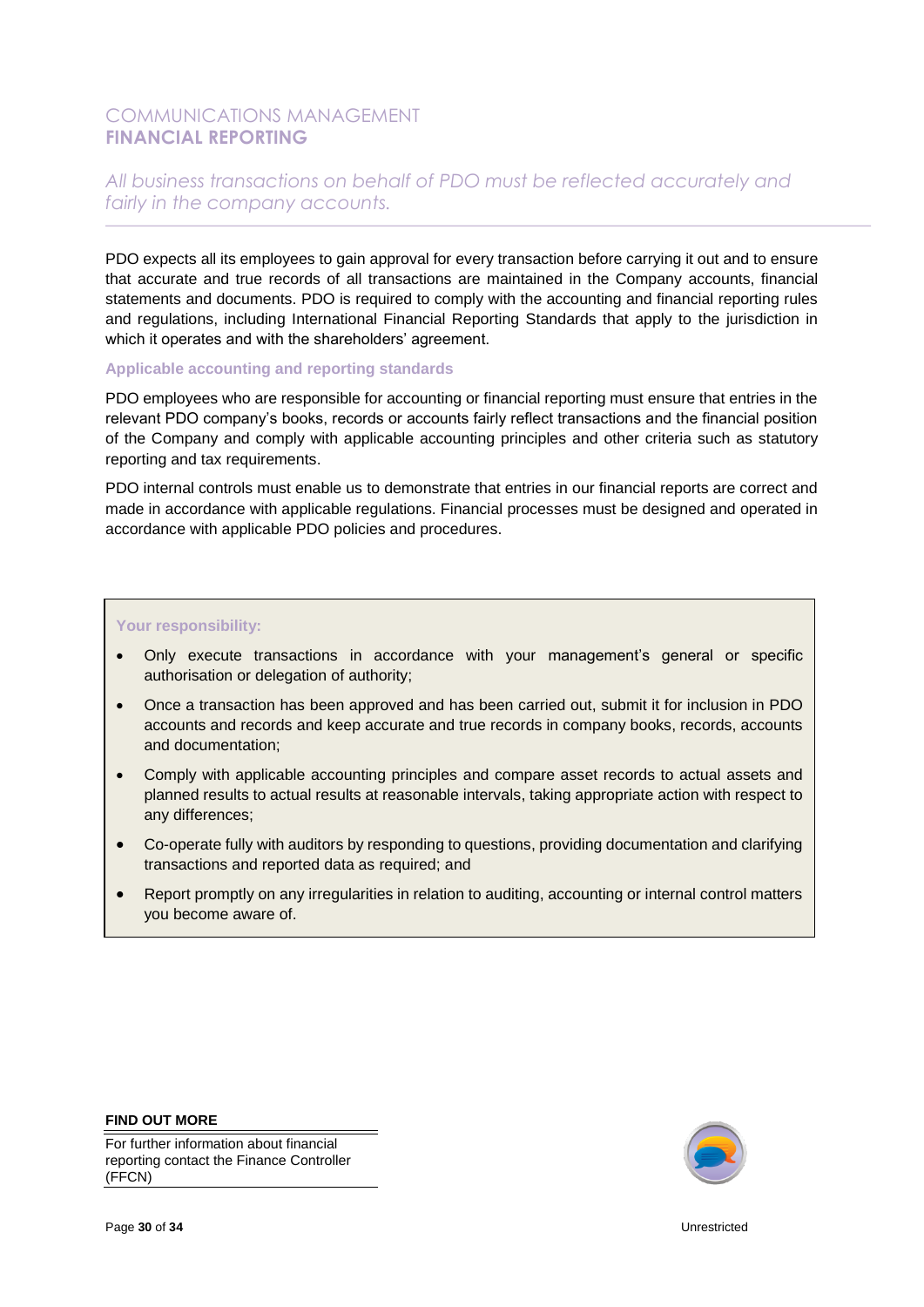# **PART FIVE NATIONAL AND INTERNATIONAL TRADE**



Competition should be fair and open. You cannot put a price on free trade.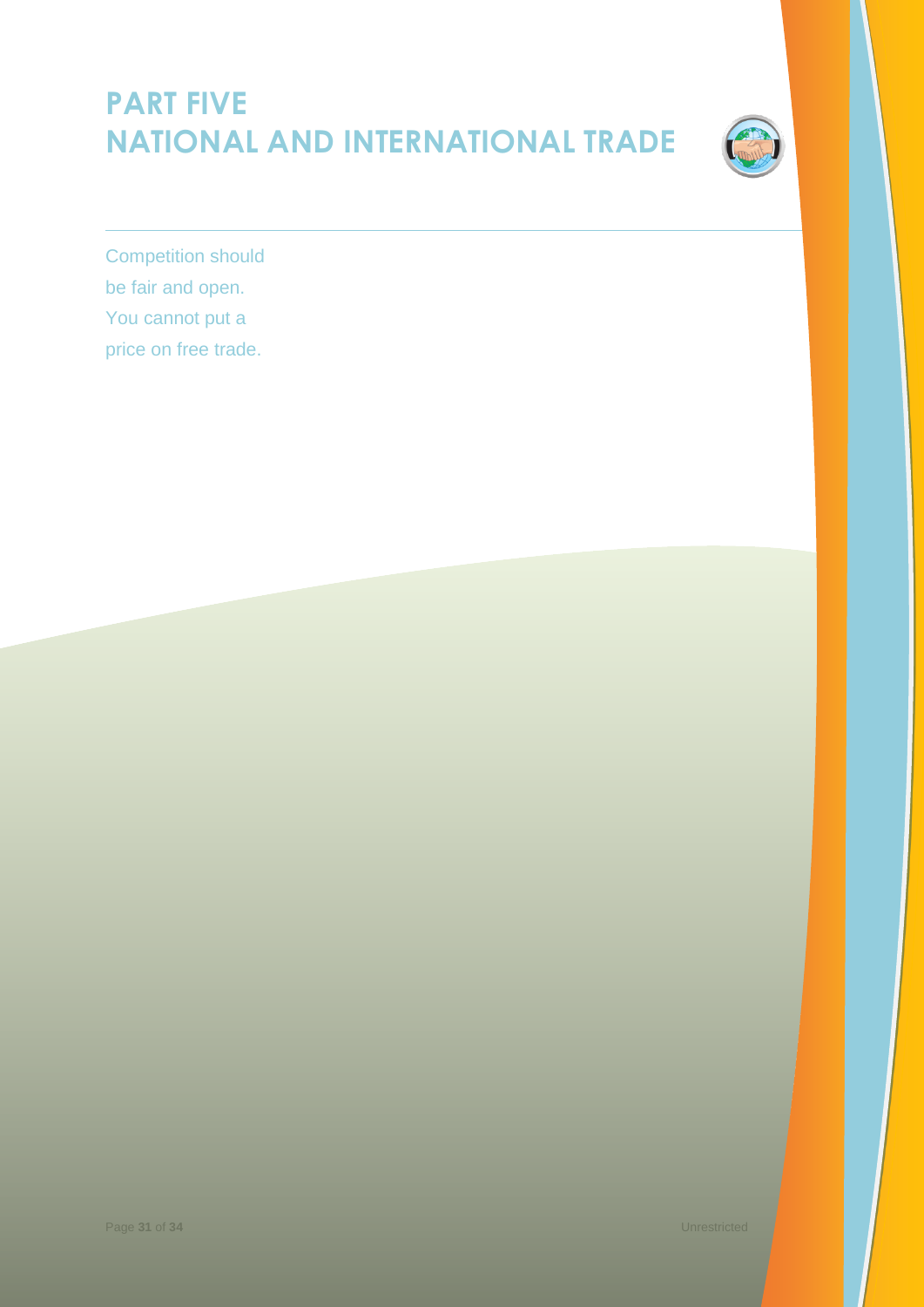# NATIONAL AND INTERNATIONAL TRADE **FREE AND FAIR COMPETITION**

# *PDO employees should understand and comply with the principles of free enterprise.*

The Sultanate of Oman has issued a 'Competition Protection and Monopoly Prevention Law' (Royal Decree 67/2014) that prohibits practices that restrain trade or restrict the principles of free and fair competition such as price-fixing conspiracies and acts designed to achieve or maintain monopoly power. It is vital that PDO employees understand what principles of antitrust laws entail and comply with the spirit of free enterprise.

Antitrust laws apply where the economic effects of an arrangement are felt and not where the related agreement happens to be made.

#### **Common illegal antitrust activities**

Agreements among competitors often raise suspicions of competition violation. An 'agreement' exists where market players enter into an understanding as to their current or future conduct on the market. An understanding of this kind can become punishable even if one of the competitors does not intend to abide by it or if the agreement is never put into practice.

Although the laws may differ from country to country, the common principles will prohibit agreements between competitors that have, or are intended to have, the effect of fixing prices or profit margins or regarding bid pricing or other terms and conditions of a bid, or agreements not to compete for certain bids, customers or accounts or in certain geographic areas.

#### **Your responsibility:**

- Ensure that PDO decisions about pricing and customers or about how PDO will or will not issue tenders are taken by PDO alone;
- Do not discuss with competitors which suppliers, customers or contractors PDO will or will not deal with and do not share with them pricing information unless they are your customers or suppliers (in which case you should discuss only the terms of the particular deal in which you are involved). In general, do not discuss any aspect of tenders with any of PDO's competitors; and
- Never enter into an agreement or understanding, or share information, with a competitor about the contractors, customers or geographic markets you engage with.

#### **FIND OUT MORE**

For further information on antitrust law, please refer to the 'Competition Protection and Monopoly Prevention Law' or contact the Head of Legal Department (FLG)

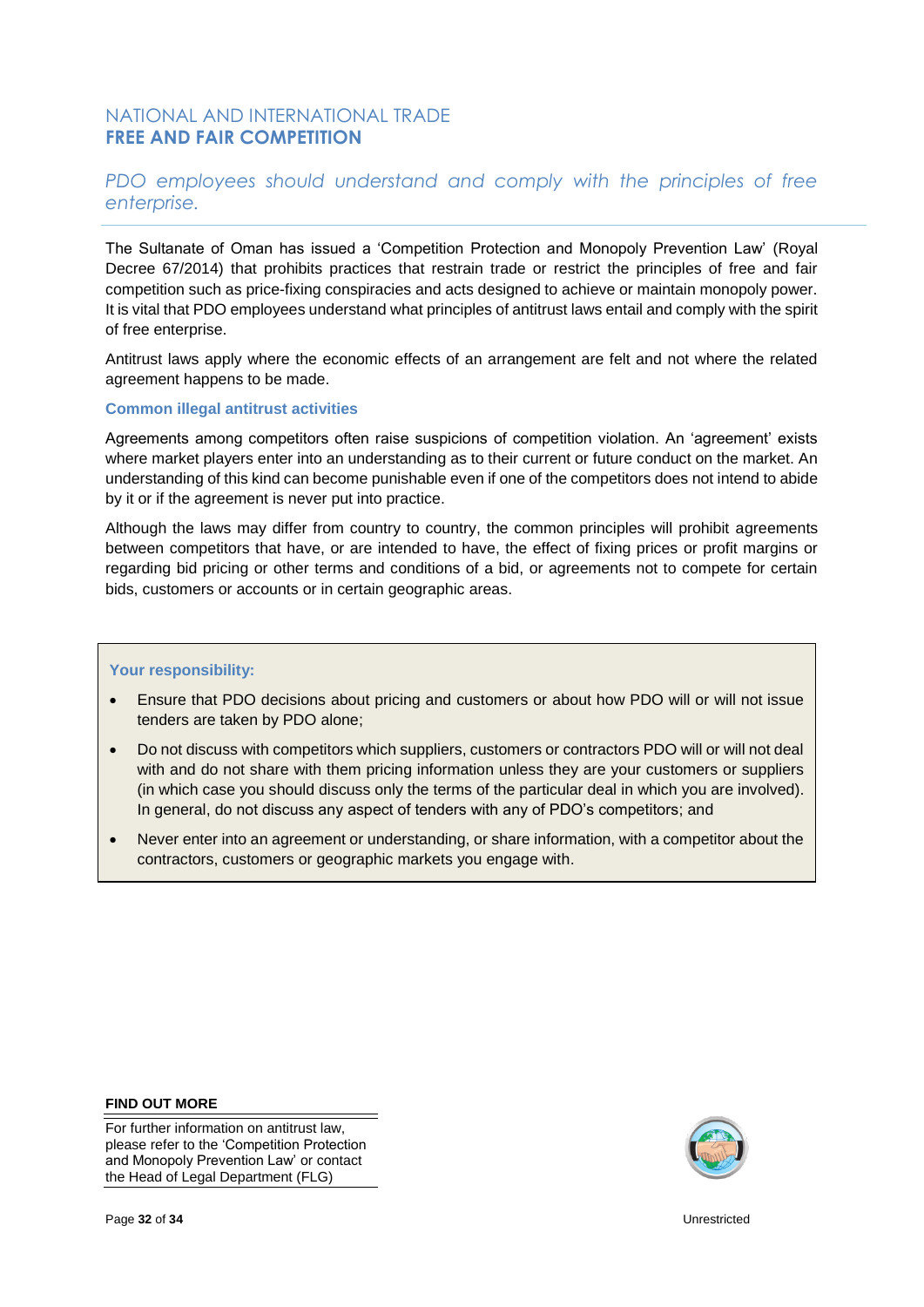# NATIONAL AND INTERNATIONAL TRADE **EXPORT CONTROL AND SANCTIONS**

*Failure to observe export control laws and sanctions can severely damage our reputation and may expose PDO as well as the individuals to serious consequences including fines and loss of export privileges.*

Most countries impose some form of legal control on the export of goods from within their jurisdiction or across borders into specifically sanctioned countries. Many countries are also signatories to international export control treaties which together place restrictions on exports of goods, technology and software. A number of the items controlled by these treaties are used in PDO operations.

#### **Different kinds of controls and sanctions**

Specific sanctions may also be imposed on countries either multilaterally (for example, under a United Nations Resolution) or unilaterally (for example, US sanctions against certain countries).

The combination of export controls and sanctions means that there are frequently restrictions on:

- Exports and re-exports of goods, technology and software to specific countries, entities and individuals and for certain end-uses;
- Imports from sanctioned countries;
- Disclosure of certain technology and software source codes to nationals of a prohibited country;
- Involvement of nationals of the country imposing sanctions in any business dealings with the sanctioned country or with persons in the sanctioned country; and,
- New investments or other transactions with a sanctioned country, persons in the sanctioned country and sanctioned individuals.

#### **The consequences of ignoring these laws and sanctions**

Failure to observe export control laws and sanctions can severely damage our reputation and may create substantial legal exposure for PDO, our shareholders and for the individuals involved.

#### **Your responsibility:**

- If you are potentially involved in transactions with countries that are subject to export control restrictions and sanctions, you should seek advice from the PDO Legal Department (FLG) before proceeding further with the transaction; and
- Do not get involved in any aspect of business with a country that has been sanctioned by the country of your nationality, citizenship or employment. Again, in case of doubt, do seek advice.

**FIND OUT MORE**

For more information or advice on export control laws, sanctions and guidelines contact the Legal Department (FLG)